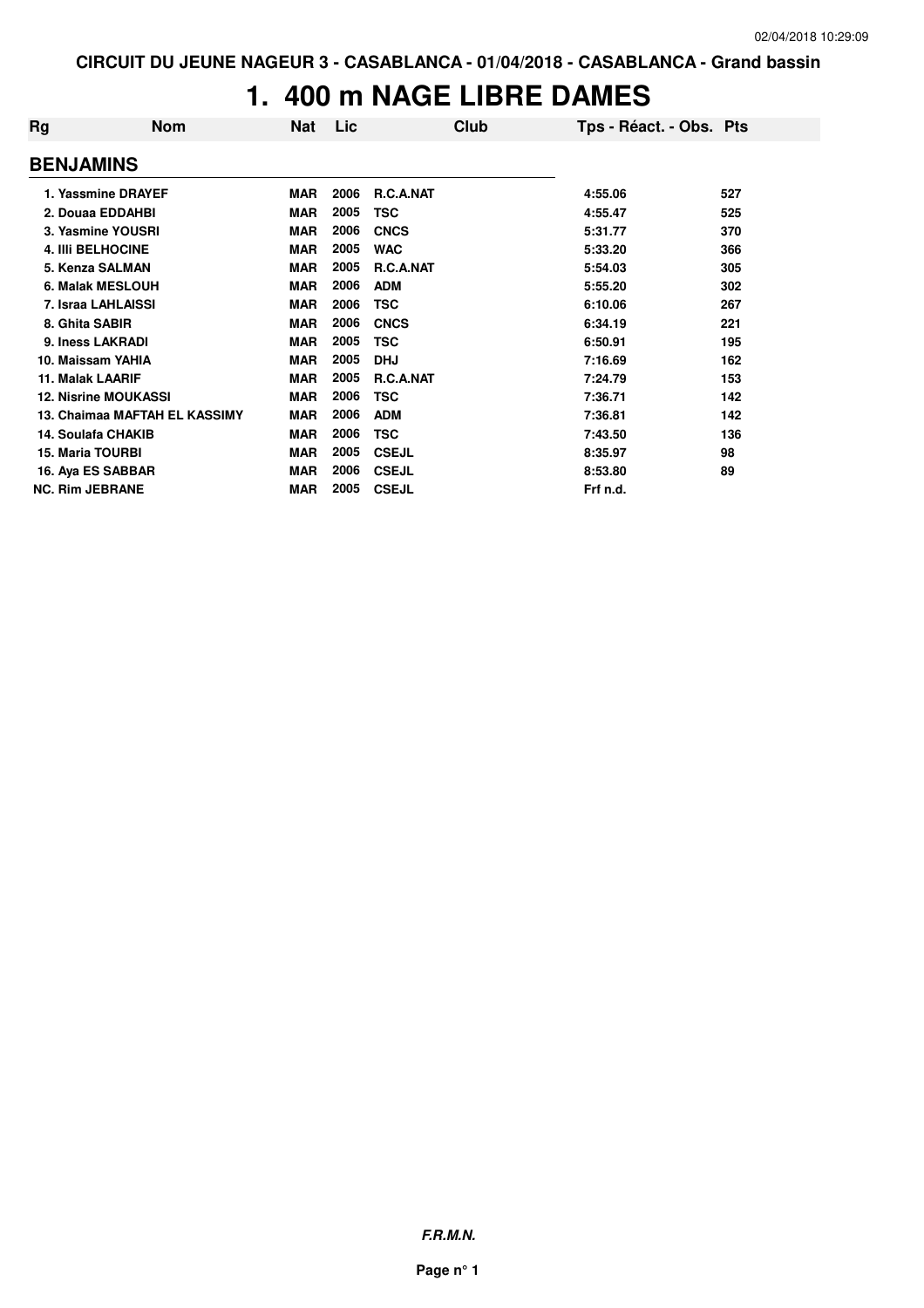# **2. 100 m NAGE LIBRE MESSIEURS**

| Rg                                                     | <b>Nom</b>                      | <b>Nat</b>               | Lic          |                           | Club | Tps - Réact. - Obs. Pts |            |
|--------------------------------------------------------|---------------------------------|--------------------------|--------------|---------------------------|------|-------------------------|------------|
| <b>BENJAMINS</b>                                       |                                 |                          |              |                           |      |                         |            |
|                                                        | 1. Mohamed Aymen HARRABIDA      | <b>MAR</b>               | 2005         | R.C.A.NAT                 |      | 1:09.41                 | 308        |
| 2. Amr BENATMANE                                       |                                 | <b>MAR</b>               | 2005         | <b>TSC</b>                |      | 1:11.03                 | 288        |
| 3. Mohamed EL BOUZKRI                                  |                                 | <b>MAR</b>               | 2005         | <b>CNCS</b>               |      | 1:11.78                 | 279        |
| 4. Yahya ZAGRI                                         |                                 | <b>MAR</b>               | 2006         | <b>ADM</b>                |      | 1:14.22                 | 252        |
| 5. Saif Eddine CHOUAIBI                                |                                 | <b>MAR</b>               | 2006         | <b>ADM</b>                |      | 1:14.82                 | 246        |
| 6. Abdarahman SERHIR                                   |                                 | <b>MAR</b>               | 2006         | <b>CNCS</b>               |      | 1:15.73                 | 237        |
| 7. Ahmed Amine MAHRACH                                 |                                 | <b>MAR</b>               | 2006         | <b>WAC</b>                |      | 1:15.95                 | 235        |
| 8. Yasser MAHLI                                        |                                 | <b>MAR</b>               | 2006         | <b>R.C.A.NAT</b>          |      | 1:16.39                 | 231        |
| 9. Idris Rayane MJIDI                                  |                                 | <b>MAR</b>               | 2005         | <b>CNCS</b>               |      | 1:16.81                 | 227        |
| <b>10. Saad ELYOUSFI</b>                               |                                 | <b>MAR</b>               | 2006         | <b>ADM</b>                |      | 1:18.08                 | 216        |
| <b>11. Ali BOUSLIM</b>                                 |                                 | <b>MAR</b>               | 2006         | <b>TSC</b>                |      | 1:18.53                 | 213        |
| <b>12. Mohammed MEDIANE</b>                            |                                 | <b>MAR</b>               | 2005         | <b>ADM</b>                |      | 1:18.71                 | 211        |
| 13. Saad SLIM                                          |                                 | <b>MAR</b>               | 2006         | R.C.A.NAT                 |      | 1:18.81                 | 210        |
|                                                        | 14. Mohamed Hamza HAJOUANE      | <b>MAR</b>               | 2006         | <b>R.C.A.NAT</b>          |      | 1:19.28                 | 207        |
| <b>15. Mohamed Taha BOUCHANE</b>                       |                                 | <b>MAR</b>               | 2006         | <b>ADM</b>                |      | 1:19.72                 | 203        |
| 16. Abdelhakim CHAFFAA                                 |                                 | <b>MAR</b>               | 2006         | <b>CSE</b>                |      | 1:21.73                 | 189        |
| 17. Mehdi KAMIL                                        |                                 | <b>MAR</b>               | 2006         | <b>WAC</b>                |      | 1:21.75                 | 188        |
| <b>18. Zakaria ALACHBILI</b>                           |                                 | <b>MAR</b>               | 2006         | <b>WAC</b>                |      | 1:22.16                 | 186        |
| <b>19. Othmane CHADIDE</b>                             |                                 | <b>MAR</b>               | 2005         | <b>CSE</b>                |      | 1:23.00                 | 180        |
| 20. Taha MAFTAH EL KASSIMY                             |                                 | <b>MAR</b>               | 2005         | <b>ADM</b>                |      | 1:23.34                 | 178        |
|                                                        | 21. Mohamed Ghali KHADRAOUI     | <b>MAR</b>               | 2006         | <b>CSE</b>                |      | 1:23.37                 | 178        |
| 22. Mohamed EL BAKILI                                  |                                 | <b>MAR</b>               | 2005         | <b>TSC</b>                |      | 1:23.70                 | 176        |
| 23. Achraf AKIL                                        |                                 | <b>MAR</b>               | 2006         | <b>CSEJL</b>              |      | 1:23.77                 | 175        |
| 24. Ilyas SIOUAGHI                                     |                                 | <b>MAR</b>               | 2005         | <b>ADM</b>                |      | 1:25.13                 | 167        |
| 25. Adam TIMOUYASSE                                    |                                 | <b>MAR</b>               | 2006         | <b>DHJ</b>                |      | 1:26.32                 | 160        |
| 26. Mohamed QUITAR                                     |                                 | <b>MAR</b>               | 2005         | <b>ADM</b>                |      | 1:26.34                 | 160        |
| 27. Loay SOUALHI                                       |                                 | <b>MAR</b>               | 2005         | <b>ADM</b>                |      | 1:26.38                 | 160        |
| 28. Adam BENMAAZOUZ                                    |                                 | <b>MAR</b>               | 2006         | <b>WAC</b>                |      | 1:26.72                 | 158        |
| 29. Ismail AIT MOUMAD                                  |                                 | <b>MAR</b>               | 2005         | <b>ADM</b>                |      | 1:27.78                 | 152        |
| 30. Ibrahim AIT ZOULET                                 |                                 | <b>MAR</b>               | 2006         | <b>CSEJL</b>              |      | 1:29.19                 | 145        |
| 31. Ayman BOUAKIL EL IDRISSI                           |                                 | <b>MAR</b>               | 2005<br>2005 | <b>CNCS</b>               |      | 1:29.38                 | 144        |
| <b>32. Youssef ALQADI</b><br>33. Mohamed Amine SAADOUD |                                 | <b>MAR</b><br><b>MAR</b> | 2006         | <b>CNCS</b><br><b>CSE</b> |      | 1:29.41                 | 144        |
| <b>34. Youssef HABBANE</b>                             |                                 | <b>MAR</b>               | 2006         | <b>WAC</b>                |      | 1:29.59<br>1:29.63      | 143<br>143 |
| 35. Abdeljalil QUISTAS                                 |                                 |                          | 2006         | <b>WAC</b>                |      |                         | 142        |
| 36. Youssef SIF ELISLAM                                |                                 | MAR<br><b>MAR</b>        | 2006         | <b>WAC</b>                |      | 1:29.90<br>1:30.75      | 138        |
| 37. Mohammed REGRAGUI                                  |                                 | <b>MAR</b>               | 2005         | <b>CSEJL</b>              |      | 1:30.88                 | 137        |
| 38. Ilias ABOUTAIB                                     |                                 | <b>MAR</b>               | 2005         | <b>WAC</b>                |      | 1:31.63                 | 134        |
| 39. Othmane TAHIRI                                     |                                 | <b>MAR</b>               | 2005         | <b>TSC</b>                |      | 1:32.97                 | 128        |
| 40. Yahya ABBADI                                       |                                 | <b>MAR</b>               | 2006         | <b>CCC</b>                |      | 1:33.16                 | 127        |
| 41. Walid ATYA                                         |                                 | <b>MAR</b>               | 2005         | <b>TSC</b>                |      | 1:33.69                 | 125        |
| 42. Omar EZZOUBI                                       |                                 | <b>MAR</b>               | 2006         | <b>CNCS</b>               |      | 1:34.44                 | 122        |
| 43. Mohamed Amine MOKRINI                              |                                 | <b>MAR</b>               | 2006         | <b>TSC</b>                |      | 1:35.30                 | 119        |
|                                                        | 44. Mohammed Reda DAKOUANE      | <b>MAR</b>               | 2006         | <b>CSE</b>                |      | 1:35.80                 | 117        |
| <b>45. Mouhssine FALIH</b>                             |                                 | <b>MAR</b>               | 2005         | <b>CSEJL</b>              |      | 1:36.00                 | 116        |
| 46. Rayane HARIB                                       |                                 | MAR                      | 2006         | R.C.A.NAT                 |      | 1:36.02                 | 116        |
| 47. Nizar OUITASSANE                                   |                                 | <b>MAR</b>               | 2006         | <b>CSE</b>                |      | 1:36.13                 | 116        |
| 48. Haitam KHIALI                                      |                                 | <b>MAR</b>               | 2006         | <b>CNCS</b>               |      | 1:36.59                 | 114        |
| 49. Yacine MINSAF                                      |                                 | <b>MAR</b>               | 2006         | <b>CNCS</b>               |      | 1:36.88                 | 113        |
|                                                        | 50. Mohamed Adam DOUKKALI KACHI | <b>MAR</b>               | 2006         | <b>DHJ</b>                |      | 1:37.66                 | 110        |
| 51. Salah Eddine JAMOULI                               |                                 | <b>MAR</b>               | 2005         | <b>DHJ</b>                |      | 1:37.69                 | 110        |
| 52. Mohamed OUBENAMI                                   |                                 | <b>MAR</b>               | 2006         | <b>TSC</b>                |      | 1:38.63                 | 107        |
| 53. Ismail EL ALAMI                                    |                                 | <b>MAR</b>               | 2005         | <b>ADM</b>                |      | 1:39.33                 | 105        |
| 54. Ilias OUBIH                                        |                                 | <b>MAR</b>               | 2006         | <b>CSE</b>                |      | 1:39.41                 | 105        |
| 55. Rayan ELHABIB                                      |                                 | <b>MAR</b>               | 2006         | <b>CNCS</b>               |      | 1:39.45                 | 104        |
| 56. Rayane BAHI                                        |                                 | <b>MAR</b>               | 2006         | <b>TSC</b>                |      | 1:42.23                 | 96         |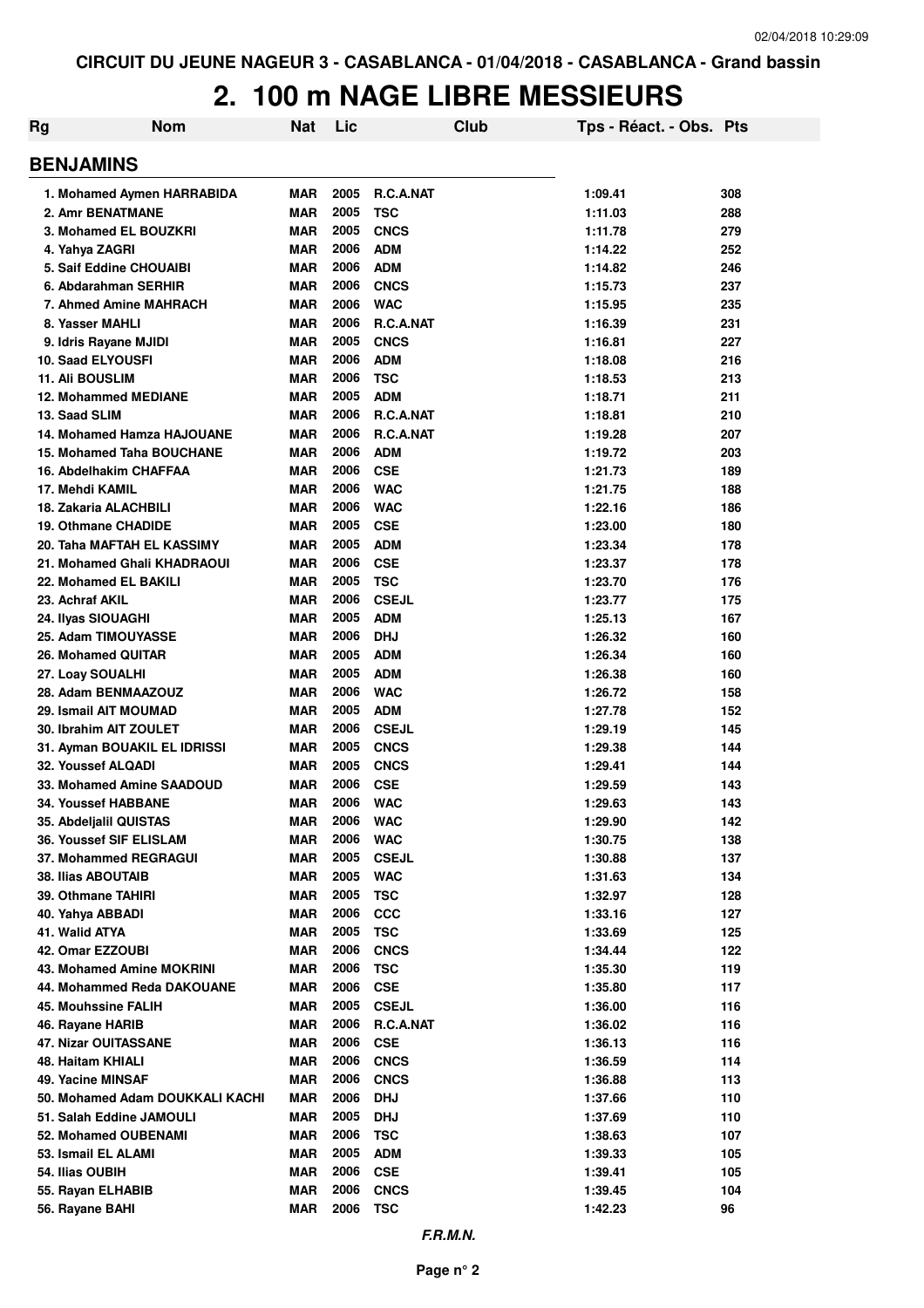# **2. 100 m NAGE LIBRE MESSIEURS**

| Rg                       | <b>Nom</b>                      | Nat        | Lic  | Club         | Tps - Réact. - Obs. Pts |    |
|--------------------------|---------------------------------|------------|------|--------------|-------------------------|----|
| <b>BENJAMINS</b>         |                                 |            |      |              |                         |    |
|                          | 57. Yasser REGRAGUI             | <b>MAR</b> | 2006 | <b>CSEJL</b> | 1:44.07                 | 91 |
|                          | 58. Mohamed ELALAOUI            | <b>MAR</b> | 2006 | <b>CNCS</b>  | 1:44.28                 | 91 |
| 59. Ziad HOUARI          |                                 | <b>MAR</b> | 2005 | <b>TSC</b>   | 1:45.17                 | 88 |
|                          | 60. Adam ENNAAMANI              | MAR        | 2006 | <b>CSE</b>   | 1:49.56                 | 78 |
|                          | 61. Soufiane MENBEH             | <b>MAR</b> | 2006 | <b>CNCS</b>  | 1:50.33                 | 76 |
| 62. Zakaria FRANE        |                                 | <b>MAR</b> | 2006 | <b>CNCS</b>  | 1:53.34                 | 70 |
|                          | 63. Mohamed Ayoub ELKHOMS       | <b>MAR</b> | 2005 | <b>CNCS</b>  | 1:54.12                 | 69 |
|                          | 64. Mohammed Rayane EL ADILI    | <b>MAR</b> | 2005 | <b>CSEJL</b> | 2:18.84                 | 38 |
|                          | 65. Yahya OUTAHAR               | <b>MAR</b> | 2006 | <b>CNCS</b>  | 2:40.61                 | 24 |
|                          | <b>NC. Mohamed Anas ARHZANE</b> | <b>MAR</b> | 2005 | <b>DHJ</b>   | Frf exc.                |    |
| <b>NC. Younes DAHBI</b>  |                                 | <b>MAR</b> | 2005 | <b>ADM</b>   | Frf n.d.                |    |
|                          | <b>NC. Adnane MSALEK</b>        | <b>MAR</b> | 2006 | <b>CSE</b>   | Frf n.d.                |    |
| NC. Yahya AFIF           |                                 | <b>MAR</b> | 2006 | <b>TSC</b>   | Frf n.d.                |    |
|                          | <b>NC. Firass BELHOUJI</b>      | <b>MAR</b> | 2005 | <b>TSC</b>   | Frf n.d.                |    |
|                          | <b>NC. Samy BENMAAZOUZ</b>      | <b>MAR</b> | 2005 | <b>WAC</b>   | Frf n.d.                |    |
|                          | <b>NC. Soufiane OUKACHA</b>     | <b>MAR</b> | 2005 | <b>CNCS</b>  | Frf n.d.                |    |
| <b>NC. Fahd IBBA</b>     |                                 | <b>MAR</b> | 2006 | <b>CNCS</b>  | Frf n.d.                |    |
| <b>NC. Aymen FENNICH</b> |                                 | MAR        | 2006 | R.C.A.NAT    | Dsq FD                  | 0  |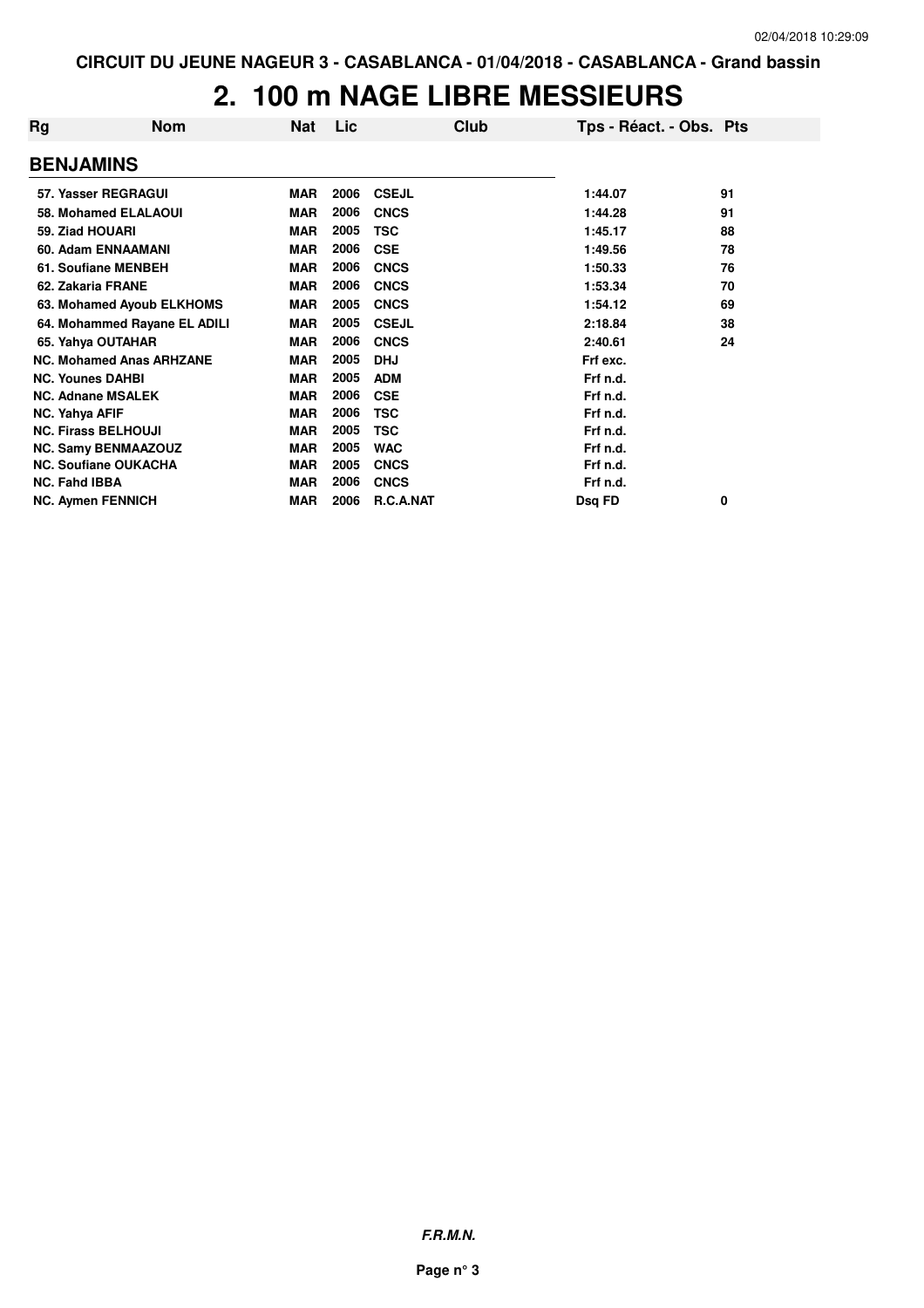# **3. 200 m NAGE LIBRE MESSIEURS**

| Rg                          | Nom                               | <b>Nat</b> | Lic  |                  | Club | Tps - Réact. - Obs. Pts |     |
|-----------------------------|-----------------------------------|------------|------|------------------|------|-------------------------|-----|
| <b>POUSSINS</b>             |                                   |            |      |                  |      |                         |     |
| 1. Hamza KELLA              |                                   | <b>MAR</b> | 2008 | <b>ADM</b>       |      | 2:44.75                 | 237 |
| 2. Mohamed MALKI            |                                   | <b>MAR</b> | 2007 | <b>WAC</b>       |      | 2:49.97                 | 216 |
| 3. Ziad BOURAOUD            |                                   | <b>MAR</b> | 2007 | <b>R.C.A.NAT</b> |      | 2:51.19                 | 211 |
| 4. Ismail EL BOUZKRI        |                                   | <b>MAR</b> | 2007 | <b>CNCS</b>      |      | 2:51.84                 | 209 |
| 5. Yassine BOUCHTI          |                                   | <b>MAR</b> | 2008 | <b>WAC</b>       |      | 2:53.53                 | 203 |
|                             | 6. Ahmed Arrayane EDDARI          | <b>MAR</b> | 2008 | R.C.A.NAT        |      | 2:54.46                 | 199 |
| 7. Ghali Brahim SENTISSI    |                                   | <b>MAR</b> | 2007 | <b>WAC</b>       |      | 2:56.29                 | 193 |
|                             | 8. Mohammed Rayane LYAMANI        | MAR        | 2008 | <b>CSE</b>       |      | 2:56.32                 | 193 |
|                             | 9. Mohamed Amine ENNHAILI         | <b>MAR</b> | 2007 | <b>WAC</b>       |      | 3:00.81                 | 179 |
| 10. Ilyas KARAM             |                                   | <b>MAR</b> | 2007 | <b>CSEJL</b>     |      | 3:05.19                 | 167 |
| 11. Yahya EL AZZAOUI        |                                   | MAR        | 2008 | <b>WAC</b>       |      | 3:07.69                 | 160 |
| 12. Ahmed Rayane NAMLY      |                                   | <b>MAR</b> | 2007 | <b>WAC</b>       |      | 3:08.19                 | 159 |
| 13. Ali EZZAKY              |                                   | <b>MAR</b> | 2007 | <b>CNCS</b>      |      | 3:09.94                 | 154 |
| <b>14. Ahmed NIDAOUI</b>    |                                   | <b>MAR</b> | 2007 | <b>WAC</b>       |      | 3:10.61                 | 153 |
|                             | 15. Hachem EL HACHIMI EL ALAOUI   | <b>MAR</b> | 2007 | <b>WAC</b>       |      | 3:11.09                 | 152 |
| <b>16. Mohamed KELLA</b>    |                                   | <b>MAR</b> | 2007 | <b>ADM</b>       |      | 3:11.22                 | 151 |
| 17. Abderrahmane LABHAIRI   |                                   | <b>MAR</b> | 2008 | <b>CNCS</b>      |      | 3:11.66                 | 150 |
| <b>18. Yassir BAZZINE</b>   |                                   | <b>MAR</b> | 2007 | <b>CNCS</b>      |      | 3:11.69                 | 150 |
|                             | 19. Abdassalam ELALLOUCHI         | MAR        | 2008 | <b>WAC</b>       |      | 3:12.56                 | 148 |
| 20. Hamza KOHAILA           |                                   | <b>MAR</b> | 2007 | <b>ADM</b>       |      | 3:13.84                 | 145 |
| 21. Fadi ZOUGGARI           |                                   | <b>MAR</b> | 2007 | <b>DHJ</b>       |      | 3:14.78                 | 143 |
| 22. Zakaria ELKHATIBI       |                                   | <b>MAR</b> | 2007 | <b>DHJ</b>       |      | 3:17.47                 | 137 |
| 23. Rayane M'GHARI          |                                   | <b>MAR</b> | 2007 | <b>DHJ</b>       |      | 3:18.19                 | 136 |
| 24. Omar BELAOUNI           |                                   | <b>MAR</b> | 2007 | <b>WAC</b>       |      | 3:19.80                 | 133 |
| 25. Rayane AKIL             |                                   | <b>MAR</b> | 2008 | <b>CSEJL</b>     |      | 3:21.06                 | 130 |
| 26. Diyaa LAFKIHI           |                                   | <b>MAR</b> | 2007 | <b>TSC</b>       |      | 3:24.38                 | 124 |
| 27. Ismail LAGSSAIBI        |                                   | <b>MAR</b> | 2007 | R.C.A.NAT        |      | 3:27.27                 | 119 |
| 28. Fahd NARBAD             |                                   | <b>MAR</b> | 2007 | <b>CSE</b>       |      | 3:27.70                 | 118 |
| 29. Abdelmajid NAJAH        |                                   | <b>MAR</b> | 2007 | <b>CNCS</b>      |      | 3:30.02                 | 114 |
| 30. Mohamed Ali MAAZOUZ     |                                   | <b>MAR</b> | 2007 | <b>WAC</b>       |      | 3:30.22                 | 114 |
| 31. Ilyass ESSAYEH          |                                   | <b>MAR</b> | 2008 | <b>CNCS</b>      |      | 3:33.75                 | 108 |
| 32. Adam FALIH              |                                   | <b>MAR</b> | 2007 | <b>CSEJL</b>     |      | 3:34.03                 | 108 |
| 33. Othmane TAJEDDINE       |                                   | <b>MAR</b> | 2007 | <b>CNCS</b>      |      | 3:35.81                 | 105 |
| 34. Mehdi BYA               |                                   | <b>MAR</b> | 2008 | <b>CNCS</b>      |      | 3:38.52                 | 101 |
| 35. Abdallah OUADDI         |                                   | MAR        | 2008 | <b>WAC</b>       |      | 3:39.61                 | 100 |
| 36. Badr BICHARA            |                                   | MAR        | 2007 | R.C.A.NAT        |      | 3:41.38                 | 97  |
| 37. Abdelmouiz FADEL        |                                   | <b>MAR</b> | 2007 | <b>CNCS</b>      |      | 3:42.94                 | 95  |
| 38. Noureddine ELBADRE      |                                   | <b>MAR</b> | 2007 | <b>CSE</b>       |      | 3:58.97                 | 77  |
| 39. Omar KORAIT             |                                   | <b>MAR</b> | 2008 | <b>ADM</b>       |      | 4:01.38                 | 75  |
| 40. Mohammed Iyad DAMI      |                                   | <b>MAR</b> | 2008 | <b>CSEJL</b>     |      | 4:16.92                 | 62  |
| 41. Abderrahmane RAID       |                                   | <b>MAR</b> | 2007 | <b>ADM</b>       |      | 4:18.91                 | 61  |
|                             | 42. Mohammed Taha TOURBI          | <b>MAR</b> | 2008 | <b>CSEJL</b>     |      | 4:37.91                 | 49  |
| <b>NC. Yasser WADI</b>      |                                   | <b>MAR</b> | 2008 | <b>CSE</b>       |      | Frf n.d.                |     |
| <b>NC. Sohaib ARSALANE</b>  |                                   | <b>MAR</b> | 2007 | <b>CSEJL</b>     |      | Frf n.d.                |     |
| <b>NC. Ilyas BOUAYADI</b>   |                                   | <b>MAR</b> | 2007 | <b>TSC</b>       |      | Frf n.d.                |     |
| <b>NC. Salmane EL ADILI</b> |                                   | <b>MAR</b> | 2007 | <b>CSEJL</b>     |      | <b>Abandon</b>          | 0   |
| NC. Abdelghafour ZOJAJI     |                                   | <b>MAR</b> | 2007 | <b>CSEJL</b>     |      | <b>Abandon</b>          | 0   |
|                             | <b>NC. Mohamed Ayoub HAJOUANE</b> | <b>MAR</b> | 2008 | R.C.A.NAT        |      | Dsq FD                  | 0   |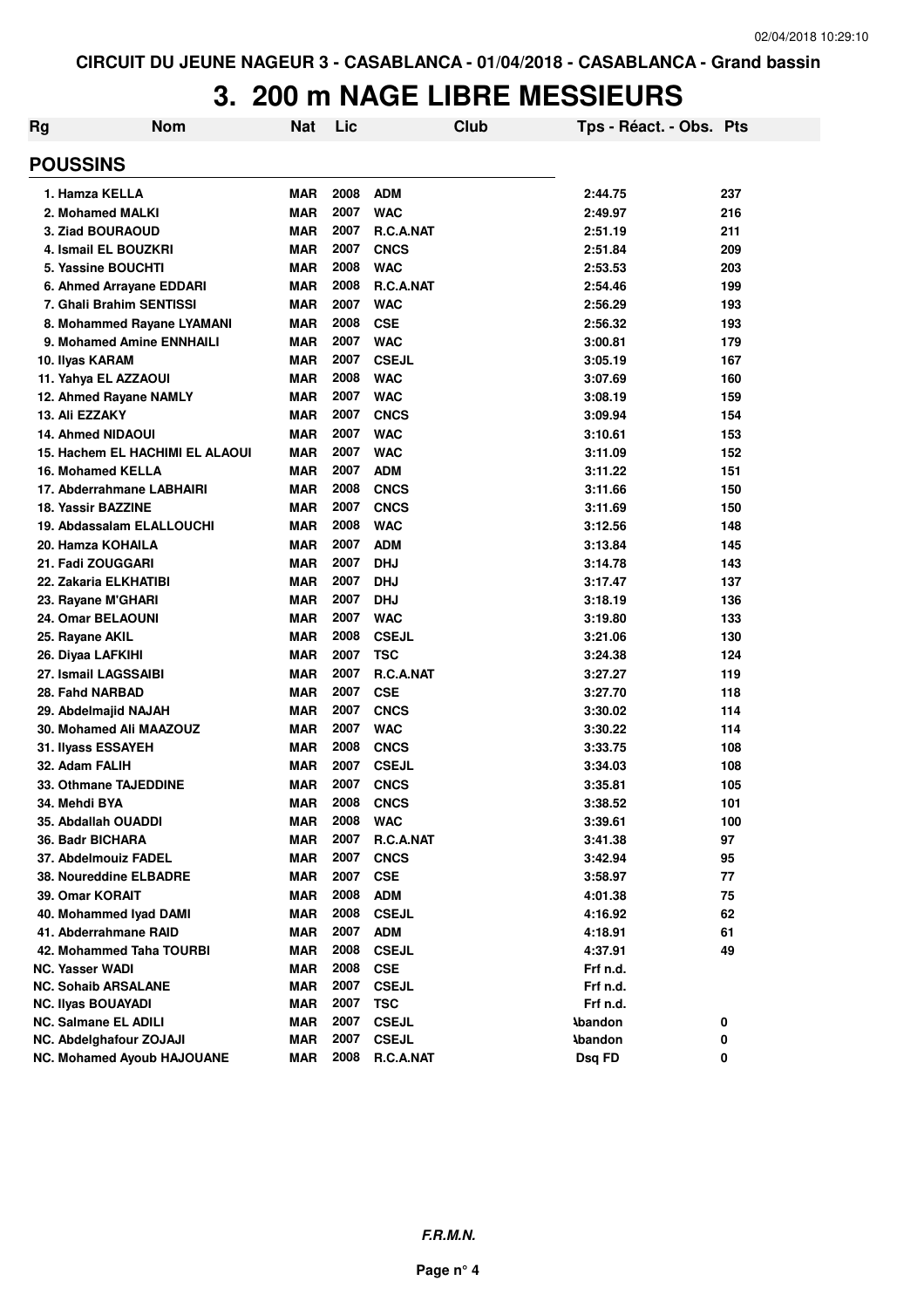### **4. 50 m NAGE LIBRE DAMES**

| <b>Rg</b>                           | <b>Nom</b> | <b>Nat</b>               | Lic          |                         | Club | Tps - Réact. - Obs. Pts |            |
|-------------------------------------|------------|--------------------------|--------------|-------------------------|------|-------------------------|------------|
| <b>POUSSINS</b>                     |            |                          |              |                         |      |                         |            |
| 1. Marwa TOUHAMI                    |            | <b>MAR</b>               | 2007         | R.C.A.NAT               |      | 32.51                   | 389        |
| 2. Rim KARIMI                       |            | <b>MAR</b>               | 2007         | <b>WAC</b>              |      | 33.80                   | 346        |
| 2. Zainab IDRISSI                   |            | <b>MAR</b>               | 2007         | <b>CNCS</b>             |      | 33.80                   | 346        |
| 4. Salma EL YOUSFI                  |            | <b>MAR</b>               | 2007         | <b>R.C.A.NAT</b>        |      | 34.22                   | 333        |
| 5. Hajar LAHLAISSI                  |            | <b>MAR</b>               | 2007         | <b>TSC</b>              |      | 35.13                   | 308        |
| 6. Inas MJIDI                       |            | <b>MAR</b>               | 2007         | <b>CNCS</b>             |      | 35.84                   | 290        |
| 7. Kawtar MIRHLAMI                  |            | <b>MAR</b>               | 2007         | <b>DHJ</b>              |      | 36.23                   | 281        |
| 8. Meriem NACHAT                    |            | <b>MAR</b>               | 2008         | <b>WAC</b>              |      | 36.29                   | 279        |
| 9. Arwa MAHER                       |            | <b>MAR</b>               | 2008         | <b>CNCS</b>             |      | 36.84                   | 267        |
| 10. Zineb DEFAA                     |            | <b>MAR</b>               | 2008         | R.C.A.NAT               |      | 36.94                   | 265        |
| 11. Alaa AMIRI                      |            | <b>MAR</b>               | 2008         | <b>CNCS</b>             |      | 37.03                   | 263        |
| 12. Kamilia ATIF                    |            | <b>MAR</b>               | 2007         | <b>TSC</b>              |      | 37.81                   | 247        |
| 13. Salma ZAID                      |            | <b>MAR</b>               | 2007         | <b>CSE</b>              |      | 38.47                   | 234        |
| 14. Basma JALAL                     |            | <b>MAR</b>               | 2008         | R.C.A.NAT               |      | 38.50                   | 234        |
| <b>15. Malak BAROUDI</b>            |            | <b>MAR</b>               | 2007         | R.C.A.NAT               |      | 39.20                   | 221        |
| 16. Imane EDDADSY                   |            | <b>MAR</b>               | 2007         | <b>R.C.A.NAT</b>        |      | 39.66                   | 214        |
| 17. Ghita BENHAMOU                  |            | <b>MAR</b>               | 2008         | <b>CSE</b>              |      | 39.81                   | 211        |
| 18. Sofia MAKY                      |            | <b>MAR</b>               | 2008         | <b>TSC</b>              |      | 40.23                   | 205        |
| <b>19. Abir RADELLAH</b>            |            | <b>MAR</b>               | 2007         | <b>CNCS</b>             |      | 40.41                   | 202        |
| 20. Salma AZIZI                     |            | <b>MAR</b>               | 2007         | <b>TSC</b>              |      | 41.25                   | 190        |
| 21. Rim LABYAD                      |            | <b>MAR</b>               | 2008         | <b>CSE</b>              |      | 41.26                   | 190        |
| 22. Yassmine BENGHEDIFA             |            | <b>MAR</b>               | 2007         | <b>ADM</b>              |      | 41.51                   | 186        |
| 23. Ryhab CHIKER                    |            | <b>MAR</b>               | 2007         | <b>ADM</b>              |      | 41.91                   | 181        |
| 24. Aya EL HODAIGUI                 |            | <b>MAR</b>               | 2007         | <b>TSC</b>              |      | 42.34                   | 176        |
| 25. Asmaa MASSORI                   |            | <b>MAR</b>               | 2008         | <b>CNCS</b>             |      | 42.47                   | 174        |
| <b>26. Alae NOUINI</b>              |            | <b>MAR</b>               | 2008         | <b>CSEJL</b>            |      | 42.60                   | 172        |
| 27. Aya LAALA                       |            | <b>MAR</b>               | 2007         | <b>TSC</b>              |      | 42.95                   | 168        |
| 28. Nada SABBAGH                    |            | <b>MAR</b>               | 2008         | <b>ADM</b>              |      | 43.28                   | 164        |
| 29. Meriem KHOUMSSI                 |            | <b>MAR</b>               | 2007         | <b>TSC</b>              |      | 43.45                   | 162        |
| 30. Sara LAANAYA                    |            | <b>MAR</b>               | 2008         | <b>TSC</b>              |      | 43.95                   | 157        |
| 31. Marwa ELBASSITY                 |            | <b>MAR</b>               | 2007         | <b>TSC</b>              |      | 44.31                   | 153        |
| 32. Soraya EL GHOURARI              |            | <b>MAR</b>               | 2008         | <b>CNCS</b>             |      | 44.53                   | 151        |
| 33. Lina BOUSLIM                    |            | <b>MAR</b>               | 2007         | <b>TSC</b>              |      | 45.03                   | 146        |
| <b>34. Hiba ABERCHANE</b>           |            | <b>MAR</b>               | 2007         | <b>CSEJL</b>            |      | 46.28                   | 134        |
| 35. Hiba HILALI                     |            | MAR                      | 2007         | <b>ADM</b>              |      | 46.59                   | 132        |
| 36. Ghita MEDAGHRI ALAOUI           |            | <b>MAR</b>               | 2008         | <b>CNCS</b>             |      | 46.80                   | 130        |
| 37. Khadija BADAINE                 |            | <b>MAR</b>               | 2007         | <b>ADM</b>              |      | 47.09                   | 128        |
| 38. Malak TAHIRI                    |            | <b>MAR</b>               | 2008         | <b>TSC</b>              |      | 47.19                   | 127        |
| 39. Leila CHEDDADI                  |            | MAR                      | 2008<br>2007 | <b>CNCS</b>             |      | 47.31                   | 126        |
| 40. Chaimaa ALQADI                  |            | <b>MAR</b>               | 2007         | <b>CNCS</b>             |      | 47.61                   | 123        |
| 41. Marwa DBALI<br>42. Amira ARRAMI |            | <b>MAR</b><br><b>MAR</b> | 2007         | <b>ADM</b><br>R.C.A.NAT |      | 47.63<br>47.75          | 123        |
| 43. Riham OUSSI                     |            | <b>MAR</b>               | 2008         | <b>WAC</b>              |      | 47.77                   | 122<br>122 |
| 44. Nossaiba SAMADI                 |            | <b>MAR</b>               | 2007         | <b>CNCS</b>             |      | 47.97                   | 121        |
| 45. Kenza GHAZI                     |            | <b>MAR</b>               | 2007         | <b>ADM</b>              |      | 48.10                   | 120        |
| <b>46. Hiba SAID EL MASSAOUDI</b>   |            | <b>MAR</b>               | 2008         | <b>CSE</b>              |      | 48.91                   | 114        |
| 47. Kiyenne DEALMEIDA               |            | <b>MAR</b>               | 2007         | <b>WAC</b>              |      | 49.10                   | 112        |
| <b>48. Dounia EL MOUNTABIH</b>      |            | <b>MAR</b>               | 2008         | <b>WAC</b>              |      | 50.00                   | 106        |
| 49. Khadija MENBEH                  |            | <b>MAR</b>               | 2007         | <b>CNCS</b>             |      | 50.14                   | 106        |
| 50. Marwa KOUNIA                    |            | <b>MAR</b>               | 2008         | <b>CSE</b>              |      | 50.89                   | 101        |
| 51. Khadija AITZOULET               |            | <b>MAR</b>               | 2008         | <b>CSEJL</b>            |      | 51.88                   | 95         |
| 52. Malak BARAKAT                   |            | <b>MAR</b>               | 2008         | <b>ADM</b>              |      | 52.16                   | 94         |
| 53. Khadija AMGHAR                  |            | <b>MAR</b>               | 2008         | <b>CNCS</b>             |      | 52.31                   | 93         |
| 54. Imane ENNASSIRI                 |            | <b>MAR</b>               | 2007         | <b>TSC</b>              |      | 53.38                   | 87         |
| 55. Ghita AFRIAD                    |            | <b>MAR</b>               | 2007         | <b>CSE</b>              |      | 53.83                   | 85         |
| 56. Wissal LOUZI                    |            | <b>MAR</b>               | 2007         | R.C.A.NAT               |      | 54.31                   | 83         |
|                                     |            |                          |              |                         |      |                         |            |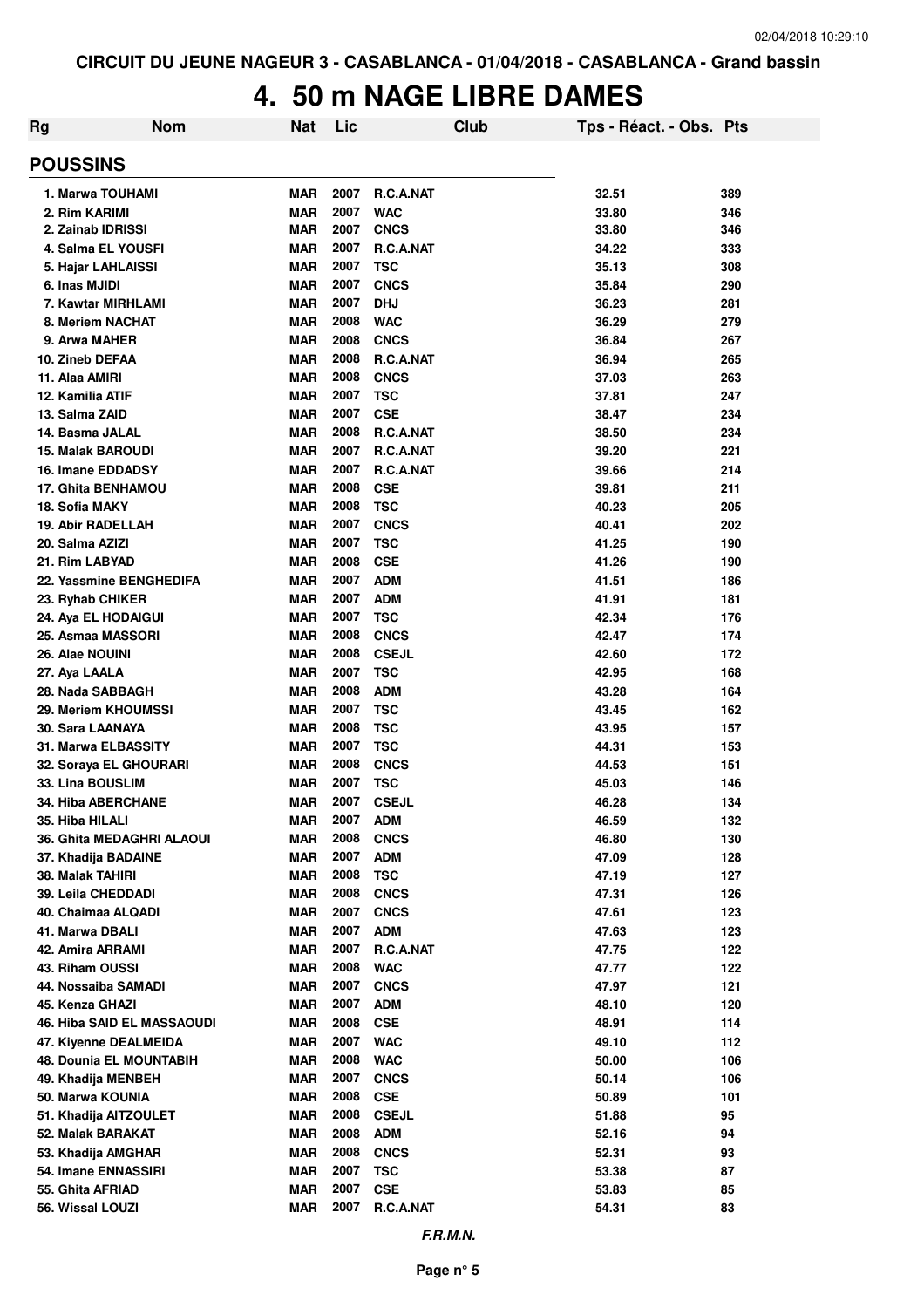#### **4. 50 m NAGE LIBRE DAMES**

| Rg | <b>Nom</b>                   | Nat        | Lic  | Club             | Tps - Réact. - Obs. Pts |    |
|----|------------------------------|------------|------|------------------|-------------------------|----|
|    | <b>POUSSINS</b>              |            |      |                  |                         |    |
|    | 57. Lina Soulaika BOUMAHDI   | <b>MAR</b> | 2007 | <b>DHJ</b>       | 54.41                   | 82 |
|    | 58. Amal BAHAFID             | <b>MAR</b> | 2008 | <b>CNCS</b>      | 54.75                   | 81 |
|    | 59. Yasmine RAZIQ            | <b>MAR</b> | 2007 | <b>CNCS</b>      | 55.84                   | 76 |
|    | 60. Zineb LAZRAK             | <b>MAR</b> | 2007 | <b>CNCS</b>      | 56.69                   | 73 |
|    | 61. Salma GRIMAL             | <b>MAR</b> | 2008 | <b>WAC</b>       | 59.66                   | 62 |
|    | 62. Ines NAJAH               | <b>MAR</b> | 2008 | R.C.A.NAT        | 1:00.34                 | 60 |
|    | 63. Assia TAWSSI             | <b>MAR</b> | 2007 | TSC              | 1:01.30                 | 58 |
|    | 64. Doaa BENLYAMANI          | <b>MAR</b> | 2008 | <b>CNCS</b>      | 1:01.38                 | 57 |
|    | 65. Ghita AZAMI IDRISSI      | <b>MAR</b> | 2007 | <b>CNCS</b>      | 1:05.76                 | 47 |
|    | <b>NC. Yousra BERCHID</b>    | <b>MAR</b> | 2008 | <b>DHJ</b>       | Frf exc.                |    |
|    | <b>NC. Selma EL OUAHMANI</b> | <b>MAR</b> | 2007 | <b>CSE</b>       | Frf n.d.                |    |
|    | <b>NC. Kenza BOUSLAMTI</b>   | <b>MAR</b> | 2008 | <b>TSC</b>       | Frf n.d.                |    |
|    | <b>NC. Razane MAHRACH</b>    | <b>MAR</b> | 2007 | <b>WAC</b>       | Frf n.d.                |    |
|    | <b>NC. Marwa RACHDY</b>      | <b>MAR</b> | 2008 | <b>WAC</b>       | Frf n.d.                |    |
|    | <b>NC. Yasmine BOUCHRIF</b>  | <b>MAR</b> | 2008 | <b>R.C.A.NAT</b> | Frf n.d.                |    |
|    | <b>NC. Sofia SAROUF</b>      | <b>MAR</b> | 2008 | <b>R.C.A.NAT</b> | Frf n.d.                |    |
|    | <b>NC. Marwa JOUNAID</b>     | <b>MAR</b> | 2008 | <b>R.C.A.NAT</b> | Frf n.d.                |    |
|    | <b>NC. Majda ATIF</b>        | <b>MAR</b> | 2008 | <b>CNCS</b>      | Frf n.d.                |    |
|    | <b>NC. Salma ELMESKOURI</b>  | <b>MAR</b> | 2008 | <b>CNCS</b>      | Frf n.d.                |    |
|    | <b>NC. Alaa SABRI</b>        | <b>MAR</b> | 2007 | <b>CNCS</b>      | Frf n.d.                |    |
|    | <b>NC. Oumnia RIDA</b>       | <b>MAR</b> | 2008 | <b>CNCS</b>      | Dsg FD                  | 0  |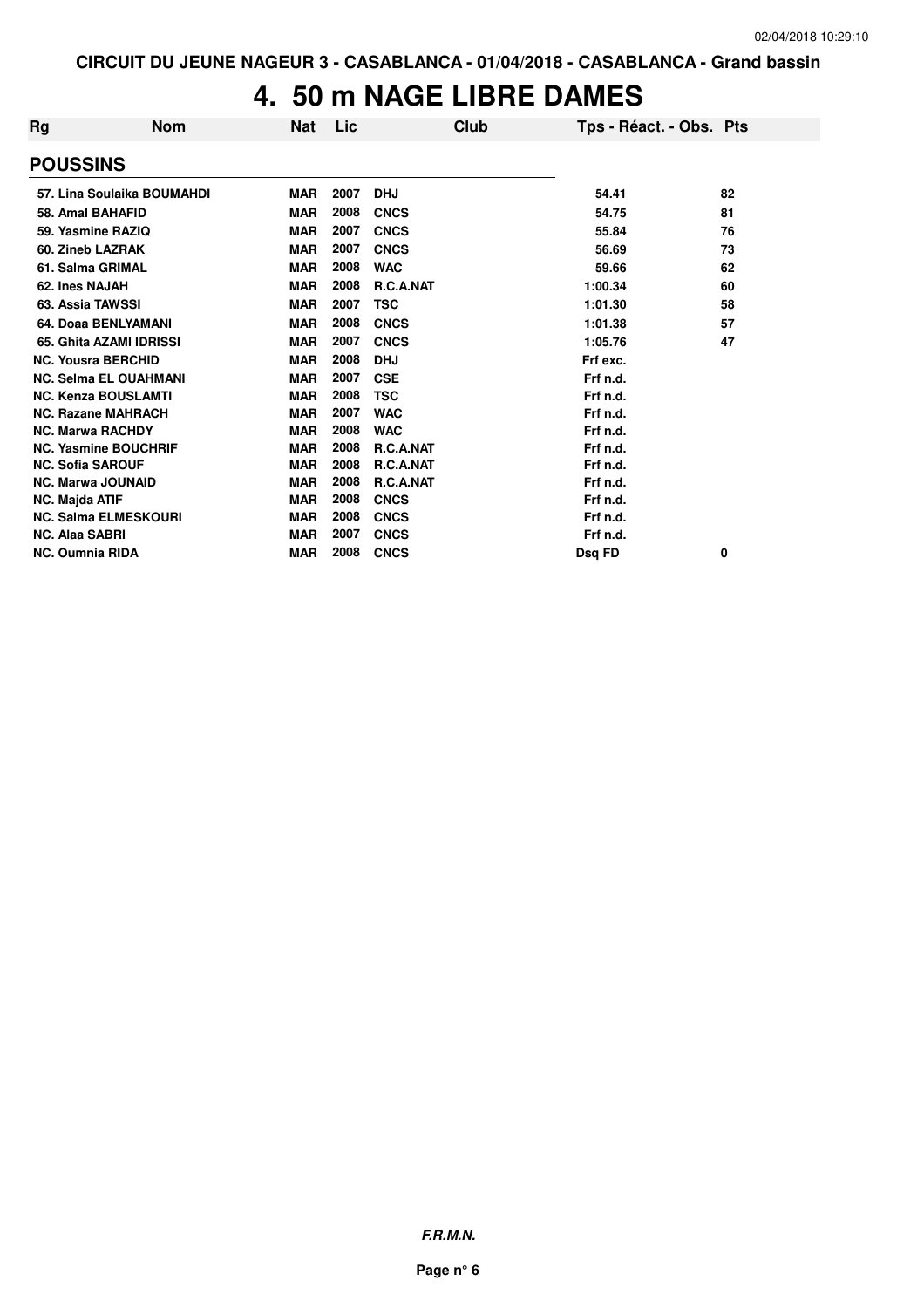#### **5. 100 m BRASSE DAMES**

| Rg | <b>Nom</b>                  | Nat        | Lic  | Club         | Tps - Réact. - Obs. Pts |     |
|----|-----------------------------|------------|------|--------------|-------------------------|-----|
|    | <b>BENJAMINS</b>            |            |      |              |                         |     |
|    | 1. Hind DOUHA               | <b>MAR</b> | 2005 | R.C.A.NAT    | 1:27.53                 | 397 |
|    | 2. Lamiaa ELMACHRAFI        | <b>MAR</b> | 2005 | <b>TSC</b>   | 1:28.13                 | 389 |
|    | 3. Camelia AMRANI           | <b>MAR</b> | 2006 | <b>TSC</b>   | 1:33.41                 | 326 |
|    | 4. Kenza SALMAN             | <b>MAR</b> | 2005 | R.C.A.NAT    | 1:34.70                 | 313 |
|    | 5. Maria NAMLY              | <b>MAR</b> | 2005 | <b>WAC</b>   | 1:35.28                 | 308 |
|    | 6. Israa LAHLAISSI          | <b>MAR</b> | 2006 | <b>TSC</b>   | 1:35.30                 | 307 |
|    | 7. Iness LAKRADI            | <b>MAR</b> | 2005 | <b>TSC</b>   | 1:45.45                 | 227 |
|    | 8. Asmae ALA KHIR           | <b>MAR</b> | 2005 | <b>CNCS</b>  | 1:47.19                 | 216 |
|    | 9. Ghita GHETREFF           | <b>MAR</b> | 2006 | <b>ADM</b>   | 1:48.00                 | 211 |
|    | 10. Hiba MALKI              | <b>MAR</b> | 2005 | <b>WAC</b>   | 1:48.19                 | 210 |
|    | 11. Salma BOULAHIA          | <b>MAR</b> | 2005 | <b>CNCS</b>  | 1:48.87                 | 206 |
|    | <b>12. Rihab ZARGANI</b>    | <b>MAR</b> | 2006 | <b>CNCS</b>  | 1:49.71                 | 201 |
|    | 13. Ghita SABIR             | <b>MAR</b> | 2006 | <b>CNCS</b>  | 1:51.13                 | 194 |
|    | 14. Alaa SAOUT EL HAK       | <b>MAR</b> | 2006 | <b>CNCS</b>  | 1:56.36                 | 169 |
|    | <b>15. Yasmine SIFALLAH</b> | <b>MAR</b> | 2006 | <b>WAC</b>   | 1:56.41                 | 168 |
|    | <b>16. Nada MOSSADDIK</b>   | <b>MAR</b> | 2006 | <b>CNCS</b>  | 1:58.66                 | 159 |
|    | <b>17. Dina YAMOURI</b>     | <b>MAR</b> | 2006 | <b>ADM</b>   | 1:58.81                 | 158 |
|    | 18. Aya BCHIRI              | MAR        | 2006 | <b>ADM</b>   | 1:58.94                 | 158 |
|    | 19. Khadija BOURAIS         | MAR        | 2005 | <b>ADM</b>   | 2:00.09                 | 153 |
|    | 20. Rania AOUAM             | <b>MAR</b> | 2006 | <b>CNCS</b>  | 2:03.78                 | 140 |
|    | 21. Alae AKIL               | <b>MAR</b> | 2006 | <b>DHJ</b>   | 2:04.00                 | 139 |
|    | <b>22. Nisrine MOUKASSI</b> | <b>MAR</b> | 2006 | <b>TSC</b>   | 2:04.62                 | 137 |
|    | 23. Rita BENLOULID          | <b>MAR</b> | 2006 | R.C.A.NAT    | 2:04.64                 | 137 |
|    | 24. Bassma RAZIQ            | <b>MAR</b> | 2006 | <b>CNCS</b>  | 2:04.69                 | 137 |
|    | 25. Aya ES SABBAR           | <b>MAR</b> | 2006 | <b>CSEJL</b> | 2:05.45                 | 134 |
|    | 26. Wiam MEDIANE            | <b>MAR</b> | 2005 | <b>ADM</b>   | 2:05.50                 | 134 |
|    | 27. Douaa TAWSSI            | <b>MAR</b> | 2006 | <b>TSC</b>   | 2:07.03                 | 130 |
|    | 28. Marwa SABBAGH           | <b>MAR</b> | 2005 | <b>ADM</b>   | 2:13.41                 | 112 |
|    | 29. Meryem KORAIT           | <b>MAR</b> | 2006 | <b>ADM</b>   | 2:13.92                 | 110 |
|    | <b>30. Soulafa CHAKIB</b>   | MAR        | 2006 | <b>TSC</b>   | 2:16.67                 | 104 |
|    | 31. Douaa HANAFI            | <b>MAR</b> | 2005 | <b>CNCS</b>  | 2:18.06                 | 101 |
|    | 32. Nada BOUCHGHOUL         | <b>MAR</b> | 2006 | <b>CNCS</b>  | 2:18.10                 | 101 |
|    | 33. Sabrine ELBEDRA         | <b>MAR</b> | 2005 | <b>TSC</b>   | 2:19.28                 | 98  |
|    | 34. Maria TOURBI            | <b>MAR</b> | 2005 | <b>CSEJL</b> | 2:22.28                 | 92  |
|    | 35. Chaymae FTITECH         | <b>MAR</b> | 2006 | <b>CCC</b>   | 2:26.28                 | 85  |
|    | 36. Aya KASSI               | <b>MAR</b> | 2005 | <b>TSC</b>   | 2:26.81                 | 84  |
|    | 37. Zineb AGRAME            | <b>MAR</b> | 2006 | <b>TSC</b>   | 2:51.73                 | 52  |
|    | <b>NC. Sarah ELOUAHMANI</b> | <b>MAR</b> | 2005 | <b>CSE</b>   | Frf n.d.                |     |
|    | <b>NC. Rim JEBRANE</b>      | <b>MAR</b> | 2005 | <b>CSEJL</b> | Frf n.d.                |     |
|    | <b>NC. Ghita BENJELLOUN</b> | <b>MAR</b> | 2005 | <b>CNCS</b>  | Dsq NI                  | 0   |
|    | <b>NC. Malak MESLOUH</b>    | <b>MAR</b> | 2006 | <b>ADM</b>   | Dsq NI                  | 0   |
|    | <b>NC. Hanane HORRANE</b>   | <b>MAR</b> | 2006 | <b>CNCS</b>  | Dsq NI                  | 0   |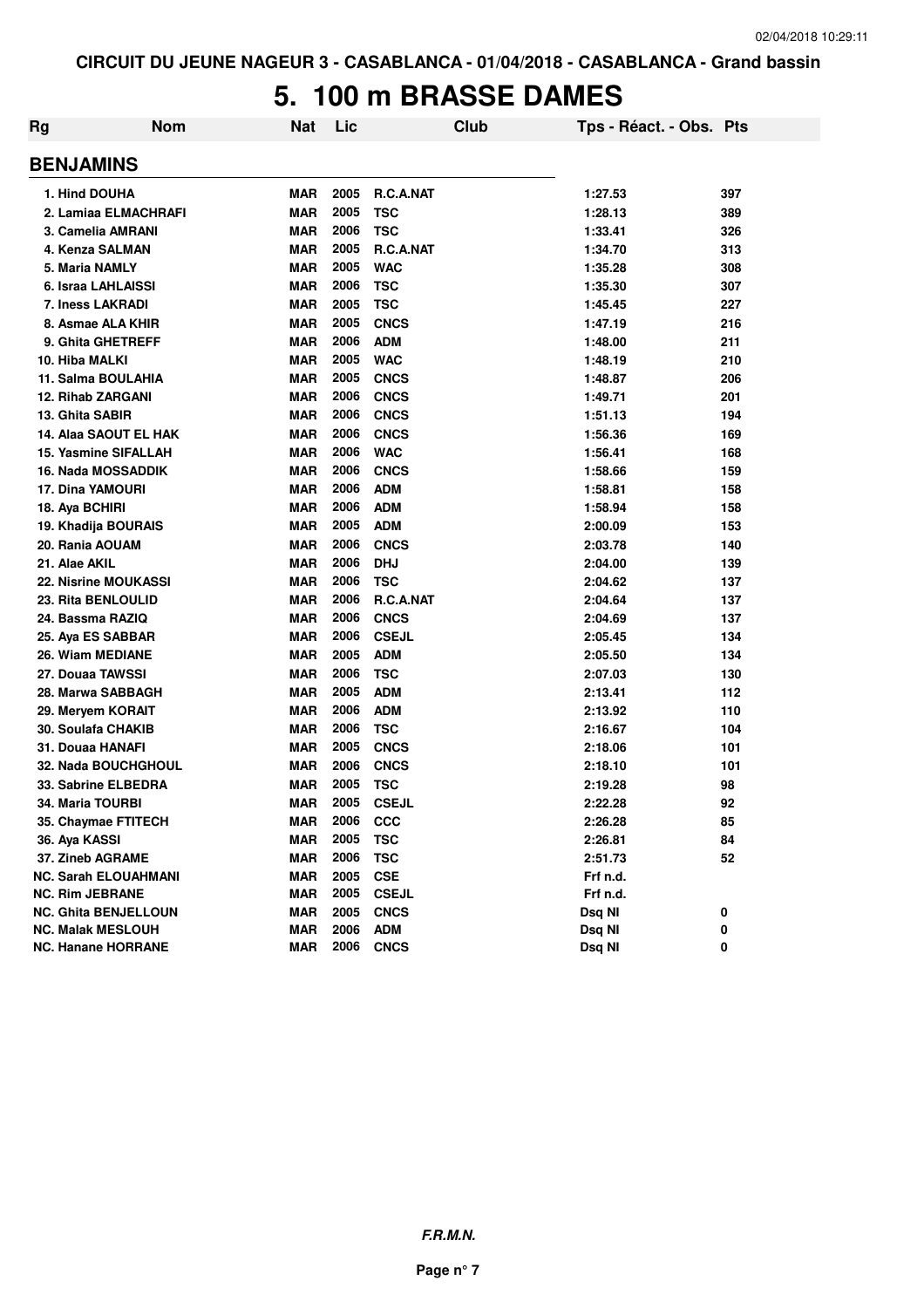## **6. 50 m BRASSE MESSIEURS**

| Rg<br><b>Nom</b>                                     | <b>Nat</b>               | Lic          |                          | Club | Tps - Réact. - Obs. Pts |            |
|------------------------------------------------------|--------------------------|--------------|--------------------------|------|-------------------------|------------|
| <b>POUSSINS</b>                                      |                          |              |                          |      |                         |            |
| 1. Ahmed Rayane NAMLY                                | <b>MAR</b>               | 2007         | <b>WAC</b>               |      | 47.28                   | 179        |
| 2. Ahmed Arrayane EDDARI                             | <b>MAR</b>               | 2008         | R.C.A.NAT                |      | 47.38                   | 178        |
| 3. Ismail EL BOUZKRI                                 | <b>MAR</b>               | 2007         | <b>CNCS</b>              |      | 48.09                   | 170        |
| <b>4. Ilias BEN HAMOU</b>                            | <b>MAR</b>               | 2007         | <b>CSE</b>               |      | 48.20                   | 169        |
| 5. Abderrazak ZOUHAIR                                | <b>MAR</b>               | 2007         | R.C.A.NAT                |      | 48.69                   | 164        |
| 6. Ilvass ESSAYEH                                    | <b>MAR</b>               | 2008         | <b>CNCS</b>              |      | 48.81                   | 163        |
| 7. Rayane M'GHARI                                    | <b>MAR</b>               | 2007         | <b>DHJ</b>               |      | 49.57                   | 155        |
| 8. Zakaria MAHASSINE                                 | <b>MAR</b>               | 2008         | <b>ADM</b>               |      | 50.19                   | 150        |
| 9. Yassine BOUCHTI                                   | <b>MAR</b>               | 2008         | <b>WAC</b>               |      | 51.30                   | 140        |
| 10. Abdelhamid EL MOUEFFEQ                           | <b>MAR</b>               | 2008         | <b>DHJ</b>               |      | 51.33                   | 140        |
| 11. Mohammed Rayane LYAMANI                          | <b>MAR</b>               | 2008         | <b>CSE</b>               |      | 51.47                   | 139        |
| 12. Mohamed KELLA                                    | <b>MAR</b>               | 2007         | <b>ADM</b>               |      | 51.56                   | 138        |
| 13. Ilyas KARAM                                      | <b>MAR</b>               | 2007         | <b>CSEJL</b>             |      | 51.94                   | 135        |
| 14. Othman ZIANE                                     | <b>MAR</b>               | 2007         | <b>CNCS</b>              |      | 51.95                   | 135        |
| 15. Ismail LAGSSAIBI                                 | <b>MAR</b>               | 2007<br>2007 | R.C.A.NAT                |      | 51.98                   | 135        |
| <b>16. Ziad BOURAOUD</b><br>17. Mohamed Amine BCHIRI | <b>MAR</b><br><b>MAR</b> | 2008         | R.C.A.NAT<br><b>ADM</b>  |      | 52.59<br>53.28          | 130<br>125 |
| 18. Abdellah SAOUT EL HAK                            | <b>MAR</b>               | 2008         | <b>CNCS</b>              |      | 53.31                   | 125        |
|                                                      | <b>MAR</b>               | 2008         | R.C.A.NAT                |      | 53.69                   | 122        |
| 19. Mohamed Ayoub HAJOUANE<br>20. Badr BICHARA       | <b>MAR</b>               | 2007         | R.C.A.NAT                |      | 53.77                   | 122        |
| 21. Adam FALIH                                       | <b>MAR</b>               | 2007         | <b>CSEJL</b>             |      | 54.69                   | 116        |
| 22. Ali EZZAKY                                       | <b>MAR</b>               | 2007         | <b>CNCS</b>              |      | 54.70                   | 115        |
| 23. Abdelmajid NAJAH                                 | <b>MAR</b>               | 2007         | <b>CNCS</b>              |      | 54.95                   | 114        |
| 24. Rayane AKIL                                      | <b>MAR</b>               | 2008         | <b>CSEJL</b>             |      | 55.02                   | 113        |
| 25. Rayane LARABI                                    | <b>MAR</b>               | 2007         | <b>CNCS</b>              |      | 55.88                   | 108        |
| <b>26. Riad ZOUBAIDI</b>                             | <b>MAR</b>               | 2008         | <b>ADM</b>               |      | 56.41                   | 105        |
| 27. Rayane LAALJI                                    | <b>MAR</b>               | 2008         | <b>TSC</b>               |      | 57.13                   | 101        |
| 28. Moslim SAGHIR                                    | <b>MAR</b>               | 2007         | <b>CNCS</b>              |      | 57.17                   | 101        |
| 29. Diyaa LAFKIHI                                    | <b>MAR</b>               | 2007         | <b>TSC</b>               |      | 57.28                   | 100        |
| 30. Elias BENMAAZOUZ                                 | <b>MAR</b>               | 2008         | <b>WAC</b>               |      | 57.56                   | 99         |
| 31. Hamza BELMOUADDINE                               | <b>MAR</b>               | 2008         | R.C.A.NAT                |      | 57.63                   | 99         |
| 32. Yasser EL ADAOUI                                 | MAR                      | 2008         | <b>ADM</b>               |      | 58.08                   | 96         |
| 33. Omar KORAIT                                      | MAR                      | 2008         | <b>ADM</b>               |      | 58.09                   | 96         |
| 34. Oussama JMEL                                     | <b>MAR</b>               | 2007         | <b>R.C.A.NAT</b>         |      | 59.47                   | 90         |
| 35. Adam DAALOUS                                     | MAR                      | 2008         | <b>CNCS</b>              |      | 59.84                   | 88         |
| 36. Abdelghafour ZOJAJI                              | MAR                      | 2007         | <b>CSEJL</b>             |      | 1:01.25                 | 82         |
| 37. Noureddine ELBADRE                               | <b>MAR</b>               | 2007         | <b>CSE</b>               |      | 1:01.47                 | 81         |
| 38. Mehdi BYA                                        | MAR                      | 2008         | <b>CNCS</b>              |      | 1:02.75                 | 76         |
| 39. Badr RIFKI                                       | <b>MAR</b>               | 2008         | <b>CNCS</b>              |      | 1:02.97                 | 75         |
| <b>40. Othmane TAJEDDINE</b>                         | <b>MAR</b>               | 2007         | <b>CNCS</b>              |      | 1:03.44                 | 74         |
| 41. Abdeljabar HAYDADI                               | <b>MAR</b>               | 2007         | <b>DHJ</b>               |      | 1:03.83                 | 72         |
| 42. Noureddine DOUKKALI KACHI                        | <b>MAR</b>               | 2008         | <b>DHJ</b>               |      | 1:04.13                 | 71         |
| 43. Mohammed ELKAOUTI                                | <b>MAR</b>               | 2008         | <b>DHJ</b>               |      | 1:04.25                 | 71         |
| 44. Mohammed Taha TOURBI                             | <b>MAR</b>               | 2008         | <b>CSEJL</b>             |      | 1:04.34                 | 71         |
| 45. Haytham BENKARROUM                               | <b>MAR</b>               | 2007         | <b>TSC</b>               |      | 1:04.38                 | 71         |
| 46. Yahya ABBA                                       | <b>MAR</b>               | 2007         | <b>WAC</b>               |      | 1:05.09                 | 68         |
| 47. Omar KERBOUCH                                    | <b>MAR</b>               | 2007         | R.C.A.NAT                |      | 1:05.56                 | 67         |
| 48. Mohammed Sami ATTAR                              | <b>MAR</b><br><b>MAR</b> | 2007<br>2007 | <b>WAC</b><br><b>ADM</b> |      | 1:05.98                 | 66<br>64   |
| 49. Rayane REGRAGUI<br>50. Zakaria KASMI             | <b>MAR</b>               | 2008         | R.C.A.NAT                |      | 1:06.47<br>1:06.50      | 64         |
| 51. Mohamed Taha BOUTAMA                             | <b>MAR</b>               | 2007         | <b>CNCS</b>              |      |                         | 64         |
| 52. Omar BENLAANAYA                                  | <b>MAR</b>               | 2008         | R.C.A.NAT                |      | 1:06.66<br>1:06.72      | 63         |
| 53. Adam LOUCHI                                      | <b>MAR</b>               | 2008         | <b>DHJ</b>               |      | 1:06.97                 | 63         |
| 54. Salmane EL ADILI                                 | <b>MAR</b>               | 2007         | <b>CSEJL</b>             |      | 1:07.03                 | 63         |
| 55. Zakaria OUAKHIR                                  | <b>MAR</b>               | 2007         | <b>CNCS</b>              |      | 1:07.59                 | 61         |
| 56. Abdelmouiz FADEL                                 | <b>MAR</b>               | 2007         | <b>CNCS</b>              |      | 1:07.87                 | 60         |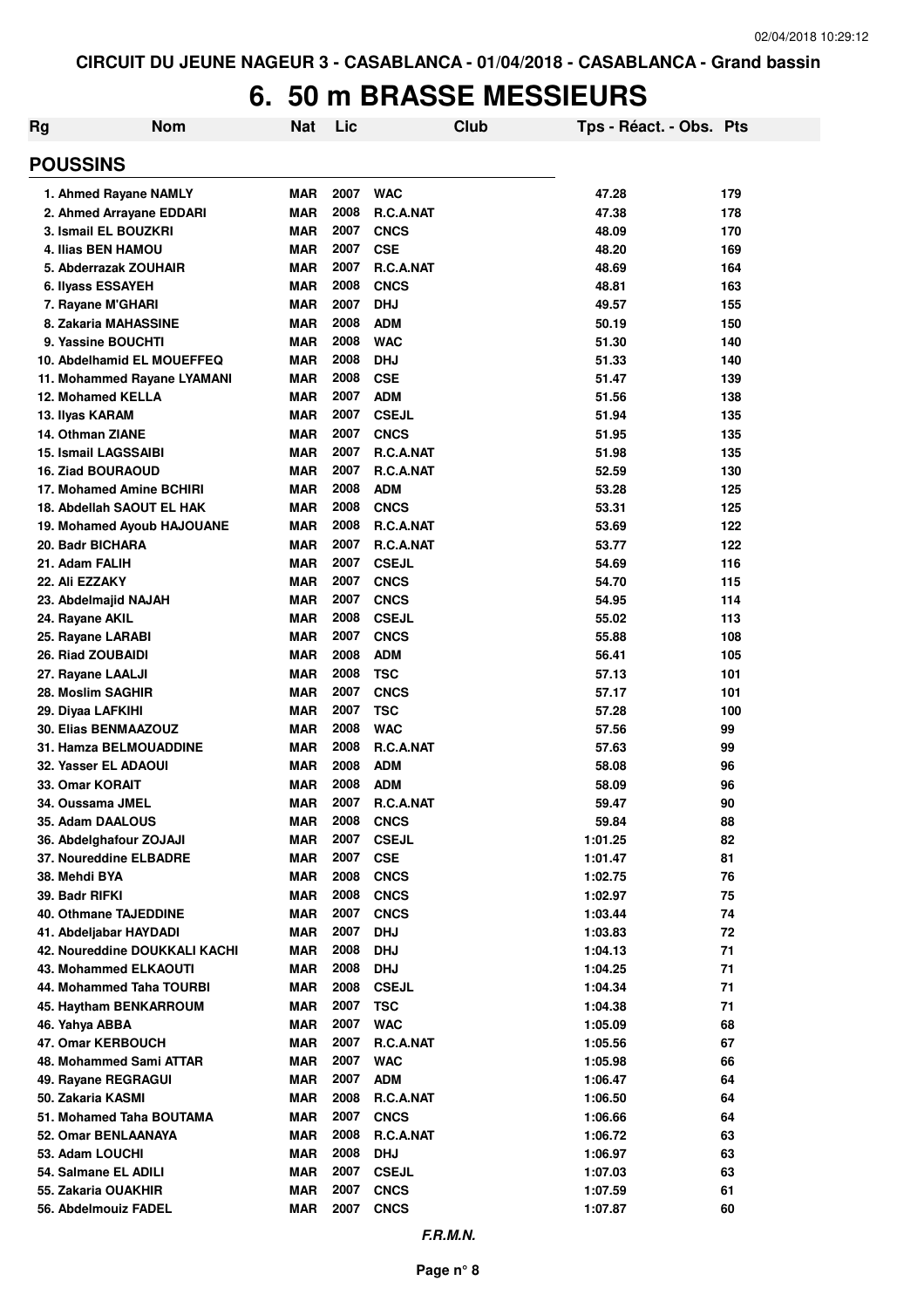#### **6. 50 m BRASSE MESSIEURS**

| Rg | <b>Nom</b>                       | <b>Nat</b> | Lic          | <b>Club</b>      | Tps - Réact. - Obs. Pts |    |
|----|----------------------------------|------------|--------------|------------------|-------------------------|----|
|    | <b>POUSSINS</b>                  |            |              |                  |                         |    |
|    | 57. Mohamed Rayane GUEJAJ        | <b>MAR</b> | 2007         | <b>CNCS</b>      | 1:08.88                 | 58 |
|    | 58. Mohamed Amine DALILI         | <b>MAR</b> | 2007         | R.C.A.NAT        | 1:09.16                 | 57 |
|    | 59. Othmane EDDIBA               | <b>MAR</b> | 2007         | <b>CNCS</b>      | 1:09.23                 | 57 |
|    | 60. Aniss FARAJI                 | <b>MAR</b> | 2007         | R.C.A.NAT        | 1:09.47                 | 56 |
|    | 61. Zakaria IFASSIOUEN           | <b>MAR</b> | 2008         | R.C.A.NAT        | 1:09.86                 | 55 |
|    | 62. Mohammed Iyad DAMI           | <b>MAR</b> | 2008         | <b>CSEJL</b>     | 1:14.16                 | 46 |
|    | 63. Mehdi HARMACH                | <b>MAR</b> | 2008         | <b>DHJ</b>       | 1:15.16                 | 44 |
|    | 64. Taha NOURI                   | <b>MAR</b> | 2008         | <b>WAC</b>       | 1:17.06                 | 41 |
|    | 65. Ali EDDIBA                   | <b>MAR</b> | 2007         | <b>CNCS</b>      | 1:17.95                 | 40 |
|    | 66. Rayane NASSIB                | <b>MAR</b> | 2008         | <b>CNCS</b>      | 1:25.63                 | 30 |
|    | 67. Yassir HARMACH               | <b>MAR</b> | 2008         | <b>DHJ</b>       | 1:39.13                 | 19 |
|    | <b>NC. Abderrahmane RAID</b>     | <b>MAR</b> | 2007         | <b>ADM</b>       | Frf n.d.                |    |
|    | <b>NC. Yasser WADI</b>           | <b>MAR</b> | 2008         | <b>CSE</b>       | Frf n.d.                |    |
|    | <b>NC. Sohaib ARSALANE</b>       | <b>MAR</b> | 2007         | <b>CSEJL</b>     | Frf n.d.                |    |
|    | <b>NC. Ilyas BOUAYADI</b>        | <b>MAR</b> | 2007         | <b>TSC</b>       | Frf n.d.                |    |
|    | <b>NC. Mehdi RASSY</b>           | <b>MAR</b> | 2008         | <b>TSC</b>       | Frf n.d.                |    |
|    | <b>NC. Mouad KAMAL</b>           | <b>MAR</b> | 2007         | <b>WAC</b>       | Frf n.d.                |    |
|    | <b>NC. Taha MAAROUFI</b>         | <b>MAR</b> | 2008         | <b>WAC</b>       | Frf n.d.                |    |
|    | <b>NC. El Habib BENADDI</b>      | <b>MAR</b> | 2008         | <b>WAC</b>       | Frf n.d.                |    |
|    | <b>NC. Mohamed Taha KHALDI</b>   | <b>MAR</b> | 2007         | R.C.A.NAT        | Frf n.d.                |    |
|    | <b>NC. Taha ELMOUAAOUY</b>       | <b>MAR</b> | 2007         | <b>R.C.A.NAT</b> | Frf n.d.                |    |
|    | <b>NC. Mohamed OUAHLA</b>        | <b>MAR</b> | 2007         | <b>CNCS</b>      | Frf n.d.                |    |
|    | NC. Mohamed Salah Eddine TRAIKIA | <b>MAR</b> | 2007         | <b>CNCS</b>      | Frf n.d.                |    |
|    | <b>NC. Adam OUTAHAR</b>          | <b>MAR</b> | 2007         | <b>CNCS</b>      | Frf n.d.                |    |
|    | <b>NC. Ramy BAGASS TAGHAOUTI</b> | <b>MAR</b> | 2007         | <b>WAC</b>       | Dsq NI                  | 0  |
|    | <b>NC. Ryad BOUFTASS</b>         | <b>MAR</b> | 2007         | <b>WAC</b>       | Dsq NI                  | 0  |
|    | <b>NC. Mohamed Amine MARHOUM</b> | <b>MAR</b> | 2008         | <b>WAC</b>       | Dsq NI                  | 0  |
|    | <b>NC. Saad BAKIZ</b>            | <b>MAR</b> | 2008         | <b>CNCS</b>      | Dsq NI                  | 0  |
|    | <b>NC. Rayane BELAIDI</b>        | <b>MAR</b> | 2008         | <b>CSE</b>       | Dsq NI                  | 0  |
|    | <b>NC. Taha DAHDOUD</b>          | <b>MAR</b> | 2007         | <b>DHJ</b>       | Dsq NI                  | 0  |
|    | <b>NC. Anas AZIZI</b>            | <b>MAR</b> | 2008         | <b>TSC</b>       | Dsq NI                  | 0  |
|    | <b>NC. Jihad ALTALLAA</b>        | <b>MAR</b> | 2008         | <b>TSC</b>       | Dsq NI                  | 0  |
|    | <b>NC. Mohammed ENNOUINI</b>     | <b>MAR</b> | 2007         | <b>R.C.A.NAT</b> | Dsq NI                  | 0  |
|    | <b>NC. Jad EL KHAYAT</b>         | <b>MAR</b> | 2007         | <b>CNCS</b>      | Dsq NI                  | 0  |
|    | <b>NC. Ilyass FARADI</b>         | <b>MAR</b> | 2008<br>2008 | <b>CNCS</b>      | Dsq NI                  | 0  |
|    | <b>NC. Ilyass JMILI</b>          | <b>MAR</b> |              | <b>CNCS</b>      | Dsq NI                  | 0  |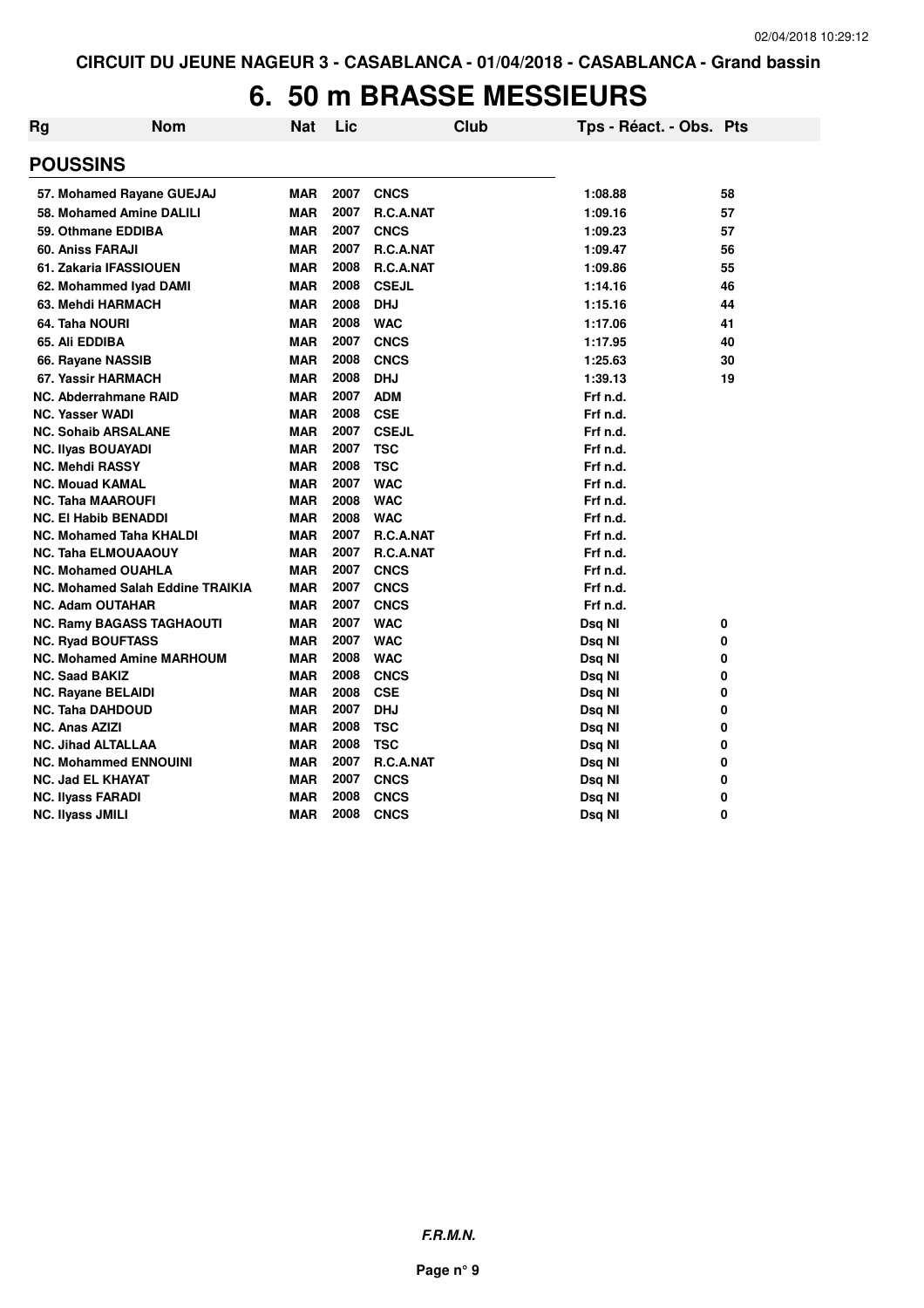# **7. 200 m 4 NAGES MESSIEURS**

| Rg                       | <b>Nom</b>                        | Nat        | Lic  |              | Club | Tps - Réact. - Obs. Pts |     |
|--------------------------|-----------------------------------|------------|------|--------------|------|-------------------------|-----|
| <b>BENJAMINS</b>         |                                   |            |      |              |      |                         |     |
| 1. Yahya ZAGRI           |                                   | <b>MAR</b> | 2006 | <b>ADM</b>   |      | 3:07.81                 | 225 |
|                          | 2. Yasser MAHLI                   | <b>MAR</b> | 2006 | R.C.A.NAT    |      | 3:10.67                 | 215 |
|                          | 3. Ahmed Amine MAHRACH            | <b>MAR</b> | 2006 | <b>WAC</b>   |      | 3:12.44                 | 209 |
| 4. Ali BOUSLIM           |                                   | <b>MAR</b> | 2006 | <b>TSC</b>   |      | 3:13.47                 | 206 |
|                          | <b>5. Saad ELYOUSFI</b>           | <b>MAR</b> | 2006 | <b>ADM</b>   |      | 3:16.66                 | 196 |
| 6. Saad SLIM             |                                   | <b>MAR</b> | 2006 | R.C.A.NAT    |      | 3:20.70                 | 185 |
|                          | 7. Mohammed MEDIANE               | <b>MAR</b> | 2005 | <b>ADM</b>   |      | 3:21.16                 | 183 |
|                          | 8. Saif Eddine CHOUAIBI           | <b>MAR</b> | 2006 | <b>ADM</b>   |      | 3:21.17                 | 183 |
|                          | 9. Idris Rayane MJIDI             | <b>MAR</b> | 2005 | <b>CNCS</b>  |      | 3:22.97                 | 178 |
|                          | 10. Mohamed Taha BOUCHANE         | <b>MAR</b> | 2006 | <b>ADM</b>   |      | 3:23.19                 | 178 |
|                          | <b>11. Taha MAFTAH EL KASSIMY</b> | <b>MAR</b> | 2005 | <b>ADM</b>   |      | 3:37.03                 | 146 |
| 12. Mehdi KAMIL          |                                   | <b>MAR</b> | 2006 | <b>WAC</b>   |      | 3:39.56                 | 141 |
|                          | 13. Ilyas SIOUAGHI                | <b>MAR</b> | 2005 | <b>ADM</b>   |      | 3:39.94                 | 140 |
|                          | 14. Ahmed Amine BELABBES          | <b>MAR</b> | 2006 | <b>DHJ</b>   |      | 3:44.72                 | 131 |
|                          | <b>15. Achraf BOUJNANE</b>        | <b>MAR</b> | 2006 | <b>CSE</b>   |      | 3:45.09                 | 131 |
| 15. Achraf AKIL          |                                   | <b>MAR</b> | 2006 | <b>CSEJL</b> |      | 3:45.09                 | 131 |
|                          | 17. Mohamed QUITAR                | <b>MAR</b> | 2005 | <b>ADM</b>   |      | 3:46.04                 | 129 |
|                          | 18. Adam BENMAAZOUZ               | <b>MAR</b> | 2006 | <b>WAC</b>   |      | 3:47.31                 | 127 |
|                          | 19. Aymen FENNICH                 | <b>MAR</b> | 2006 | R.C.A.NAT    |      | 4:02.88                 | 104 |
|                          | 20. Ayman BOUAKIL EL IDRISSI      | <b>MAR</b> | 2005 | <b>CNCS</b>  |      | 4:05.82                 | 100 |
|                          | 21. Nizar OUITASSANE              | <b>MAR</b> | 2006 | <b>CSE</b>   |      | 4:10.03                 | 95  |
|                          | 22. Soufiane MENBEH               | <b>MAR</b> | 2006 | <b>CNCS</b>  |      | 5:02.22                 | 54  |
|                          | <b>NC. Mohamed Ayoub ELKHOMS</b>  | <b>MAR</b> | 2005 | <b>CNCS</b>  |      | Frf n.d.                |     |
|                          | <b>NC. Samy BENMAAZOUZ</b>        | <b>MAR</b> | 2005 | <b>WAC</b>   |      | Frf n.d.                |     |
|                          | <b>NC. Zakaria ALACHBILI</b>      | <b>MAR</b> | 2006 | <b>WAC</b>   |      | Frf n.d.                |     |
| <b>NC. Zakaria FRANE</b> |                                   | <b>MAR</b> | 2006 | <b>CNCS</b>  |      | Frf n.d.                |     |
|                          | <b>NC. Mehdi ZEHNOUNI</b>         | <b>MAR</b> | 2005 | <b>DHJ</b>   |      | Dsq FD                  | 0   |
|                          | <b>NC. Yahya ELKHATIBI</b>        | <b>MAR</b> | 2006 | <b>DHJ</b>   |      | Dsq NI                  | 0   |
|                          | <b>NC. Youssef HABBANE</b>        | <b>MAR</b> | 2006 | <b>WAC</b>   |      | Dsq NI                  | 0   |
|                          | <b>NC. Youssef SIF ELISLAM</b>    | MAR        | 2006 | <b>WAC</b>   |      | Dsq NI                  | 0   |
| <b>POUSSINS</b>          |                                   |            |      |              |      |                         |     |
|                          | 1. Mohamed MALKI                  | <b>MAR</b> | 2007 | <b>WAC</b>   |      | 3:09.56                 | 219 |
|                          | 2. Ismail EL BOUZKRI              | <b>MAR</b> | 2007 | <b>CNCS</b>  |      | 3:12.33                 | 210 |
|                          | 3. Hamza KELLA                    | <b>MAR</b> | 2008 | <b>ADM</b>   |      | 3:15.77                 | 199 |
|                          | 4. Mohammed Rayane LYAMANI        | MAR        | 2008 | <b>CSE</b>   |      | 3:20.66                 | 185 |
|                          | 5. Ahmed NIDAOUI                  | <b>MAR</b> | 2007 | <b>WAC</b>   |      | 3:30.77                 | 159 |
|                          | 6. Zakaria MAHASSINE              | <b>MAR</b> | 2008 | <b>ADM</b>   |      | 3:34.28                 | 152 |
|                          | 7. Yassir BAZZINE                 | <b>MAR</b> | 2007 | <b>CNCS</b>  |      | 3:35.32                 | 149 |
|                          | 8. Yahya EL AZZAOUI               | <b>MAR</b> | 2008 | <b>WAC</b>   |      | 3:36.79                 | 146 |
|                          | 9. Fadi ZOUGGARI                  | <b>MAR</b> | 2007 | <b>DHJ</b>   |      | 3:36.97                 | 146 |
|                          | 10. Ilias BEN HAMOU               | MAR        | 2007 | <b>CSE</b>   |      | 3:39.36                 | 141 |
|                          | 11. Rayane M'GHARI                | <b>MAR</b> | 2007 | <b>DHJ</b>   |      | 3:41.00                 | 138 |
|                          | 12. Abderrahmane LABHAIRI         | <b>MAR</b> | 2008 | <b>CNCS</b>  |      | 3:41.06                 | 138 |
|                          | <b>13. Ghali Brahim SENTISSI</b>  | <b>MAR</b> | 2007 | <b>WAC</b>   |      | 3:41.94                 | 136 |
|                          | 14. Rayane LARABI                 | MAR        | 2007 | <b>CNCS</b>  |      | 3:45.22                 | 130 |
|                          | 15. Mohamed Amine BCHIRI          | <b>MAR</b> | 2008 | <b>ADM</b>   |      | 3:48.13                 | 125 |
|                          | 16. Hachem EL HACHIMI EL ALAOUI   | <b>MAR</b> | 2007 | <b>WAC</b>   |      | 3:52.53                 | 118 |
|                          | 17. Omar BELAOUNI                 | MAR        | 2007 | <b>WAC</b>   |      | 3:54.42                 | 116 |
|                          | 18. Zakaria ELKHATIBI             | <b>MAR</b> | 2007 | <b>DHJ</b>   |      | 4:00.09                 | 108 |
|                          | 19. Abdellah SAOUT EL HAK         | <b>MAR</b> | 2008 | <b>CNCS</b>  |      | 4:00.41                 | 107 |
|                          | 20. Abdassalam ELALLOUCHI         | <b>MAR</b> | 2008 | <b>WAC</b>   |      | 4:03.92                 | 103 |
| 21. Mehdi BYA            |                                   | MAR        | 2008 | <b>CNCS</b>  |      | 4:14.92                 | 90  |
|                          | 22. Abdallah OUADDI               | MAR        | 2008 | <b>WAC</b>   |      | 4:16.03                 | 89  |
|                          | 23. Riad ZOUBAIDI                 | <b>MAR</b> | 2008 | <b>ADM</b>   |      | 4:24.84                 | 80  |
|                          | 24. Elias BENMAAZOUZ              | <b>MAR</b> | 2008 | <b>WAC</b>   |      | 4:26.91                 | 78  |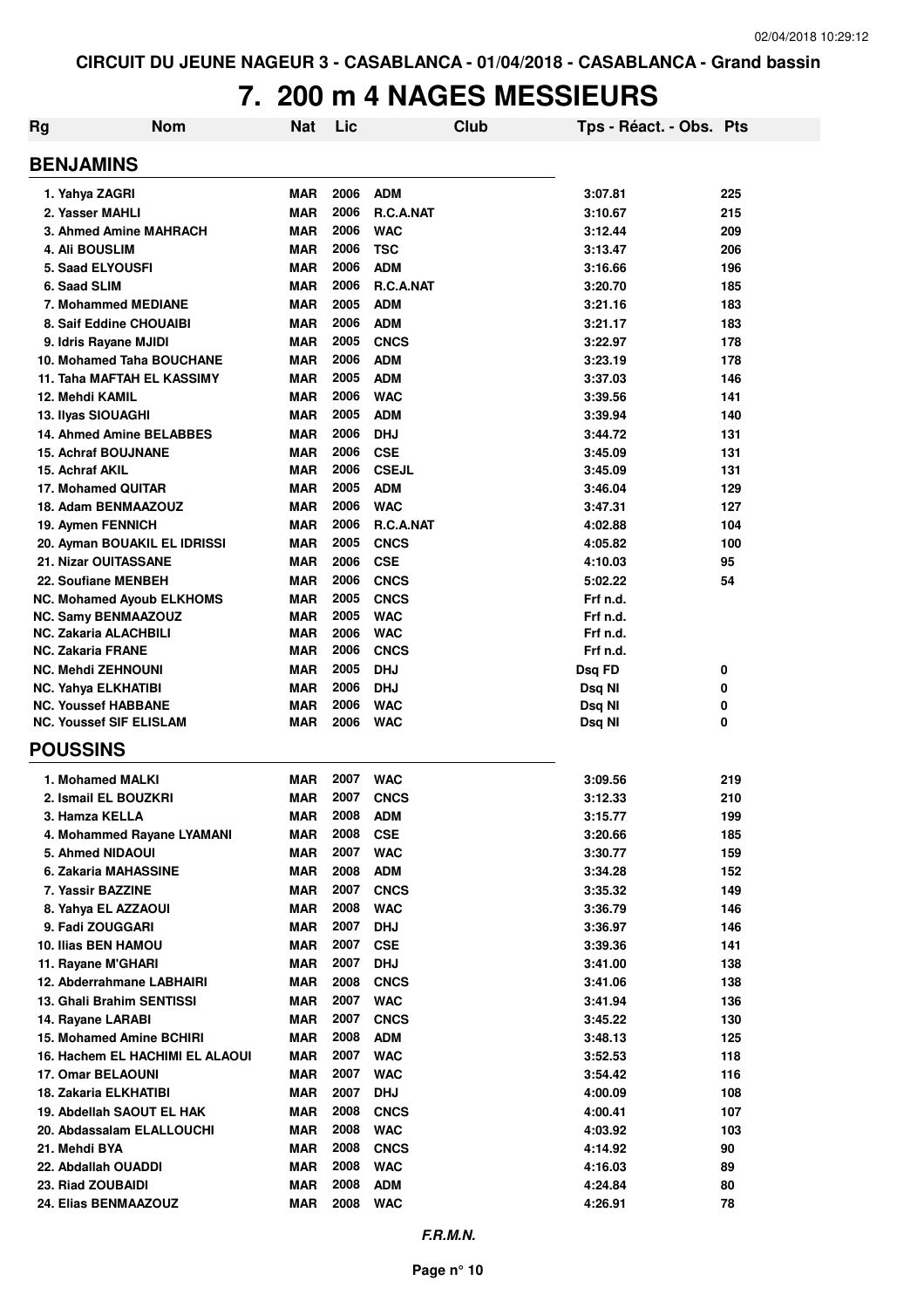### **7. 200 m 4 NAGES MESSIEURS**

| Rg                                | Nom | <b>Nat</b> | Lic  |                  | Club | Tps - Réact. - Obs. Pts |   |
|-----------------------------------|-----|------------|------|------------------|------|-------------------------|---|
| <b>POUSSINS</b>                   |     |            |      |                  |      |                         |   |
| NC. Abderrazak ZOUHAIR            |     | MAR        | 2007 | <b>R.C.A.NAT</b> |      | <b>\bandon</b>          | 0 |
| <b>NC. Ilvass ESSAYEH</b>         |     | <b>MAR</b> | 2008 | <b>CNCS</b>      |      | <b>\bandon</b>          | 0 |
| <b>NC. Mohamed Ali MAAZOUZ</b>    |     | <b>MAR</b> | 2007 | <b>WAC</b>       |      | Dsg NI                  | 0 |
| <b>NC. Mohamed Amine ENNHAILI</b> |     | <b>MAR</b> | 2007 | <b>WAC</b>       |      | Dsg NI                  | 0 |
| <b>NC. Othman ZIANE</b>           |     | <b>MAR</b> | 2007 | <b>CNCS</b>      |      | Dsa NI                  | 0 |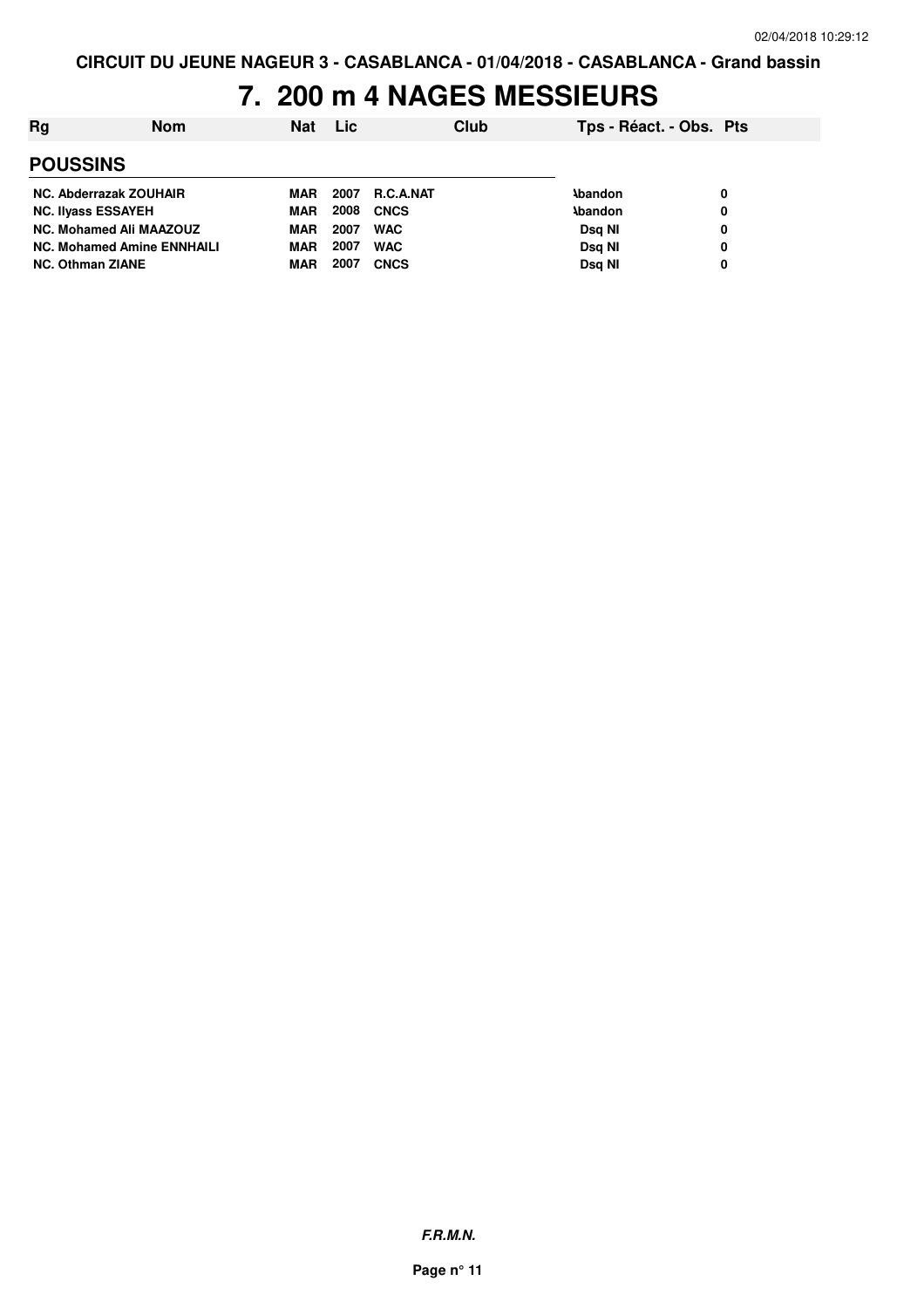### **8. 200 m 4 NAGES DAMES**

| Rg                    | <b>Nom</b>                     | <b>Nat</b> | Lic  | <b>Club</b>      | Tps - Réact. - Obs. Pts |     |
|-----------------------|--------------------------------|------------|------|------------------|-------------------------|-----|
|                       | <b>BENJAMINS</b>               |            |      |                  |                         |     |
|                       | 1. Douaa EDDAHBI               | <b>MAR</b> | 2005 | <b>TSC</b>       | 2:44.04                 | 454 |
|                       | 2. Lamiaa ELMACHRAFI           | <b>MAR</b> | 2005 | <b>TSC</b>       | 2:45.53                 | 442 |
|                       | 3. Yasmine YOUSRI              | <b>MAR</b> | 2006 | <b>CNCS</b>      | 2:56.47                 | 365 |
|                       | <b>4. IIII BELHOCINE</b>       | <b>MAR</b> | 2005 | <b>WAC</b>       | 2:56.49                 | 365 |
|                       | 5. Camelia AMRANI              | <b>MAR</b> | 2006 | <b>TSC</b>       | 3:01.27                 | 337 |
|                       | 6. Asmae ALA KHIR              | <b>MAR</b> | 2005 | <b>CNCS</b>      | 3:38.26                 | 193 |
|                       | 7. Hiba MALKI                  | <b>MAR</b> | 2005 | <b>WAC</b>       | 3:40.16                 | 188 |
|                       | 8. Ghita GHETREFF              | <b>MAR</b> | 2006 | <b>ADM</b>       | 3:40.31                 | 187 |
|                       | 9. Dina YAMOURI                | <b>MAR</b> | 2006 | <b>ADM</b>       | 3:46.91                 | 171 |
|                       | 10. Maissam YAHIA              | <b>MAR</b> | 2005 | <b>DHJ</b>       | 3:48.50                 | 168 |
|                       | <b>11. Malak LAARIF</b>        | <b>MAR</b> | 2005 | R.C.A.NAT        | 3:59.84                 | 145 |
|                       | 12. Chaimaa MAFTAH EL KASSIMY  | <b>MAR</b> | 2006 | <b>ADM</b>       | 4:07.21                 | 132 |
| <b>NC. Aya BCHIRI</b> |                                | <b>MAR</b> | 2006 | <b>ADM</b>       | Frf exc.                |     |
|                       | <b>NC. Rita BENLOULID</b>      | <b>MAR</b> | 2006 | R.C.A.NAT        | Dsq NI                  | 0   |
| <b>POUSSINS</b>       |                                |            |      |                  |                         |     |
|                       | 1. Marwa TOUHAMI               | <b>MAR</b> | 2007 | <b>R.C.A.NAT</b> | 3:02.59                 | 329 |
|                       | 2. Hajar LAHLAISSI             | <b>MAR</b> | 2007 | <b>TSC</b>       | 3:09.48                 | 295 |
|                       | 3. Salma EL YOUSFI             | <b>MAR</b> | 2007 | <b>R.C.A.NAT</b> | 3:15.13                 | 270 |
|                       | 4. Inas MJIDI                  | <b>MAR</b> | 2007 | <b>CNCS</b>      | 3:29.59                 | 218 |
|                       | 5. Kawtar MIRHLAMI             | <b>MAR</b> | 2007 | <b>DHJ</b>       | 3:29.68                 | 217 |
|                       | 6. Lina BERRISSOUL             | <b>MAR</b> | 2007 | <b>WAC</b>       | 3:30.06                 | 216 |
|                       | 7. Alaa AMIRI                  | <b>MAR</b> | 2008 | <b>CNCS</b>      | 3:36.41                 | 198 |
|                       | 8. Oumnia RIDA                 | <b>MAR</b> | 2008 | <b>CNCS</b>      | 3:38.44                 | 192 |
|                       | 9. Kamilia ATIF                | <b>MAR</b> | 2007 | <b>TSC</b>       | 3:40.45                 | 187 |
|                       | 10. Imane EDDADSY              | <b>MAR</b> | 2007 | R.C.A.NAT        | 3:46.66                 | 172 |
|                       | 11. Rim LABYAD                 | <b>MAR</b> | 2008 | <b>CSE</b>       | 3:53.03                 | 158 |
|                       | 12. Malak ROULLAMELLAH         | <b>MAR</b> | 2008 | <b>CSE</b>       | 3:59.00                 | 147 |
|                       | 13. Ryhab CHIKER               | <b>MAR</b> | 2007 | <b>ADM</b>       | 4:05.98                 | 134 |
|                       | <b>14. Hiba MAKBOULI</b>       | <b>MAR</b> | 2007 | <b>DHJ</b>       | 4:17.00                 | 118 |
|                       | 15. Kenza GHAZI                | <b>MAR</b> | 2007 | <b>ADM</b>       | 4:18.78                 | 115 |
|                       | <b>16. Dounia EL MOUNTABIH</b> | <b>MAR</b> | 2008 | <b>WAC</b>       | 4:28.78                 | 103 |
|                       | 17. Khadija BADAINE            | <b>MAR</b> | 2007 | <b>ADM</b>       | 4:42.78                 | 88  |
|                       | <b>NC. Riham OUSSI</b>         | <b>MAR</b> | 2008 | <b>WAC</b>       | Dsq NI                  | 0   |
|                       | NC. Khadija MENBEH             | <b>MAR</b> | 2007 | <b>CNCS</b>      | Dsq NI                  | 0   |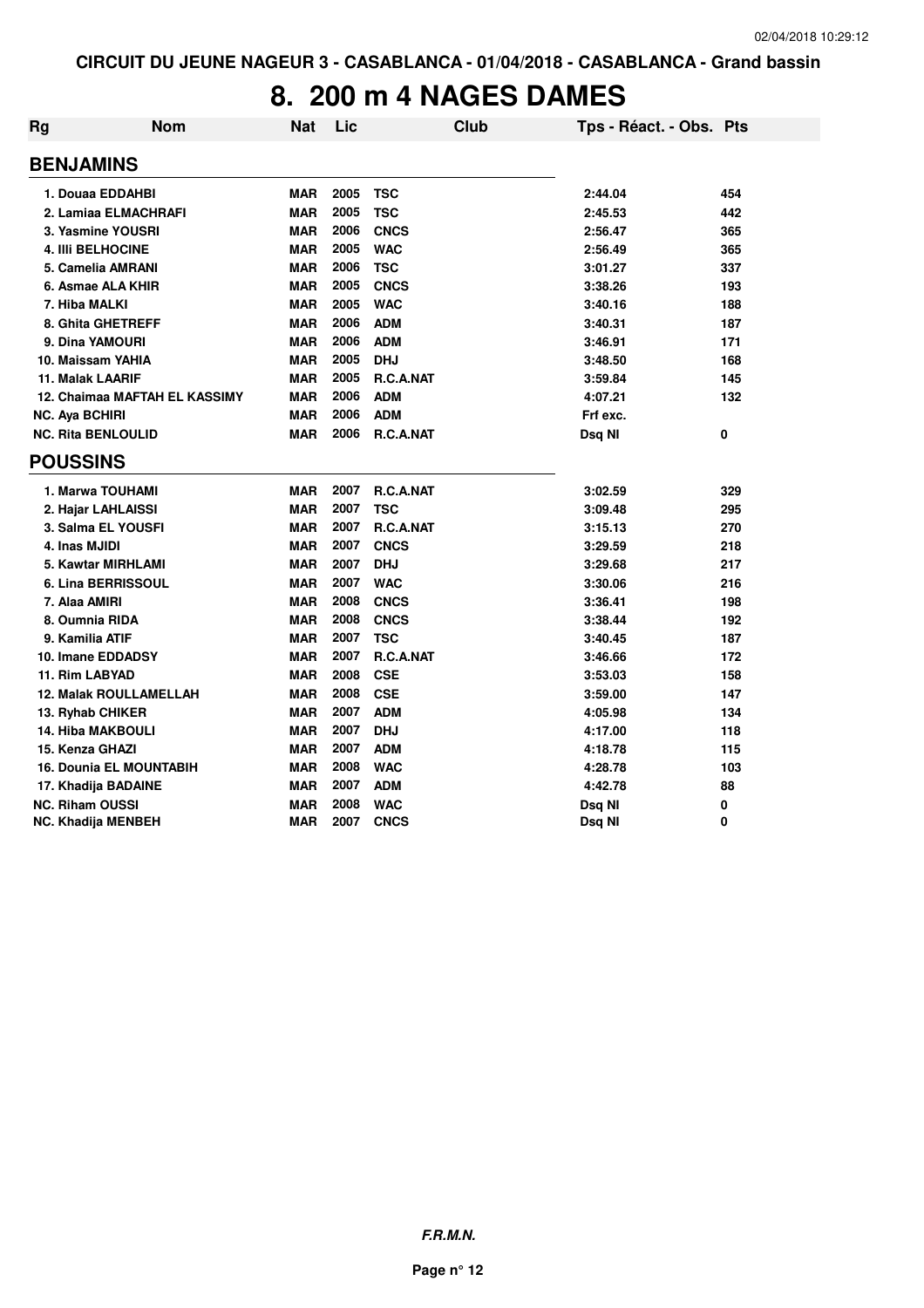## **9. 400 m NAGE LIBRE MESSIEURS**

| Rg               | <b>Nom</b>                      | Nat        | Lic  | Club         | Tps - Réact. - Obs. Pts |     |
|------------------|---------------------------------|------------|------|--------------|-------------------------|-----|
| <b>BENJAMINS</b> |                                 |            |      |              |                         |     |
|                  | 1. Mohamed Aymen HARRABIDA      | <b>MAR</b> | 2005 | R.C.A.NAT    | 5:15.75                 | 338 |
|                  | 2. Mohamed EL BOUZKRI           | <b>MAR</b> | 2005 | <b>CNCS</b>  | 5:39.91                 | 271 |
|                  | 3. Yasser MAHLI                 | <b>MAR</b> | 2006 | R.C.A.NAT    | 5:49.34                 | 250 |
|                  | <b>4. Amr BENATMANE</b>         | <b>MAR</b> | 2005 | <b>TSC</b>   | 5:53.81                 | 240 |
|                  | 5. Yahya ZAGRI                  | <b>MAR</b> | 2006 | <b>ADM</b>   | 5:53.94                 | 240 |
|                  | 6. Abdarahman SERHIR            | <b>MAR</b> | 2006 | <b>CNCS</b>  | 6:03.25                 | 222 |
|                  | 7. Saad ELYOUSFI                | <b>MAR</b> | 2006 | <b>ADM</b>   | 6:03.41                 | 222 |
|                  | 8. Mohamed Hamza HAJOUANE       | <b>MAR</b> | 2006 | R.C.A.NAT    | 6:05.31                 | 218 |
|                  | 9. Mohamed Taha BOUCHANE        | <b>MAR</b> | 2006 | <b>ADM</b>   | 6:07.56                 | 214 |
|                  | <b>10. Saif Eddine CHOUAIBI</b> | <b>MAR</b> | 2006 | <b>ADM</b>   | 6:14.38                 | 203 |
|                  | 11. Mehdi ZEHNOUNI              | <b>MAR</b> | 2005 | <b>DHJ</b>   | 6:14.91                 | 202 |
|                  | <b>12. Othmane CHADIDE</b>      | <b>MAR</b> | 2005 | <b>CSE</b>   | 6:50.73                 | 153 |
|                  | 13. Ibrahim AIT ZOULET          | <b>MAR</b> | 2006 | <b>CSEJL</b> | 6:56.97                 | 147 |
|                  | <b>14. Othmane TAHIRI</b>       | <b>MAR</b> | 2005 | <b>TSC</b>   | 7:08.56                 | 135 |
|                  | <b>15. Youssef SIF ELISLAM</b>  | <b>MAR</b> | 2006 | <b>WAC</b>   | 7:12.81                 | 131 |
|                  | 16. Mohammed Reda DAKOUANE      | <b>MAR</b> | 2006 | <b>CSE</b>   | 7:13.13                 | 131 |
|                  | 17. Mohammed REGRAGUI           | <b>MAR</b> | 2005 | <b>CSEJL</b> | 7:14.66                 | 129 |
|                  | <b>18. Yasser REGRAGUI</b>      | <b>MAR</b> | 2006 | <b>CSEJL</b> | 7:26.28                 | 119 |
|                  | 19. Abdelialil QUISTAS          | <b>MAR</b> | 2006 | <b>WAC</b>   | 7:31.94                 | 115 |
|                  | 20. Mouhssine FALIH             | <b>MAR</b> | 2005 | <b>CSEJL</b> | 7:42.59                 | 107 |
|                  | 21. Mohammed Rayane EL ADILI    | <b>MAR</b> | 2005 | <b>CSEJL</b> | 11:25.61                | 33  |
|                  | <b>NC. Samy BENMAAZOUZ</b>      | <b>MAR</b> | 2005 | <b>WAC</b>   | Frf n.d.                |     |
|                  | <b>NC. Youssef ALQADI</b>       | <b>MAR</b> | 2005 | <b>CNCS</b>  | Frf n.d.                |     |

**F.R.M.N.**

**Page n° 13**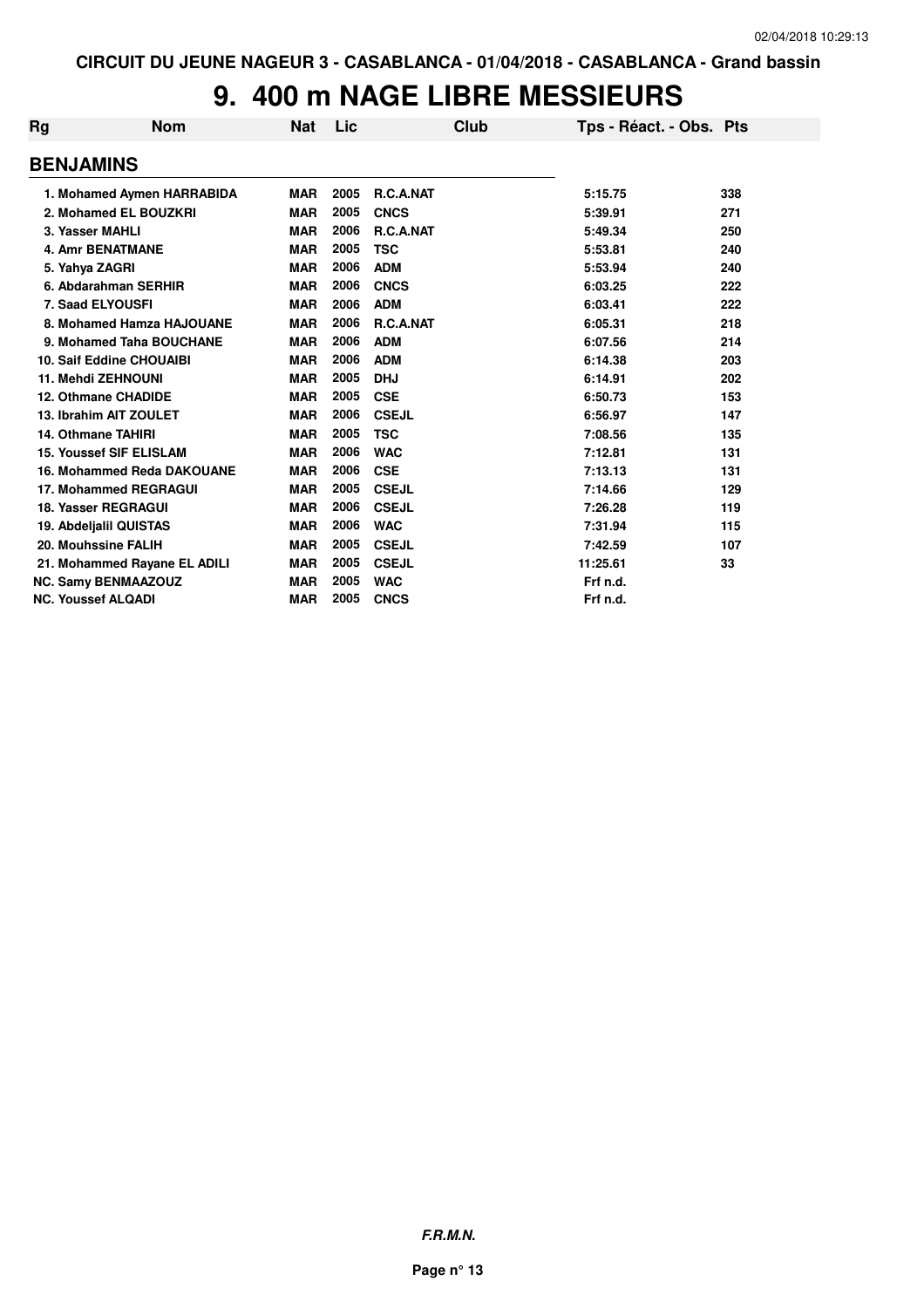## **10. 100 m NAGE LIBRE DAMES**

| Rg                          | <b>Nom</b>                    | <b>Nat</b> | Lic  |              | <b>Club</b> | Tps - Réact. - Obs. Pts |     |
|-----------------------------|-------------------------------|------------|------|--------------|-------------|-------------------------|-----|
| <b>BENJAMINS</b>            |                               |            |      |              |             |                         |     |
| 1. Douaa EDDAHBI            |                               | MAR        | 2005 | <b>TSC</b>   |             | 1:07.13                 | 466 |
| 2. Lamiaa ELMACHRAFI        |                               | <b>MAR</b> | 2005 | <b>TSC</b>   |             | 1:07.20                 | 465 |
| <b>3. IIII BELHOCINE</b>    |                               | <b>MAR</b> | 2005 | <b>WAC</b>   |             | 1:08.20                 | 445 |
| 4. Yassmine DRAYEF          |                               | <b>MAR</b> | 2006 | R.C.A.NAT    |             | 1:10.10                 | 409 |
| 5. Yasmine YOUSRI           |                               | <b>MAR</b> | 2006 | <b>CNCS</b>  |             | 1:12.22                 | 374 |
| 6. Camelia AMRANI           |                               | <b>MAR</b> | 2006 | <b>TSC</b>   |             | 1:12.69                 | 367 |
| 7. Malak MESLOUH            |                               | <b>MAR</b> | 2006 | <b>ADM</b>   |             | 1:15.91                 | 322 |
| 8. Maria NAMLY              |                               | <b>MAR</b> | 2005 | <b>WAC</b>   |             | 1:17.75                 | 300 |
| 9. Kenza SALMAN             |                               | <b>MAR</b> | 2005 | R.C.A.NAT    |             | 1:18.16                 | 295 |
| 10. Ghita SABIR             |                               | <b>MAR</b> | 2006 | <b>CNCS</b>  |             | 1:21.77                 | 258 |
| 11. Israa LAHLAISSI         |                               | <b>MAR</b> | 2006 | <b>TSC</b>   |             | 1:21.91                 | 256 |
| 12. Asmae ALA KHIR          |                               | <b>MAR</b> | 2005 | <b>CNCS</b>  |             | 1:22.63                 | 250 |
| <b>13. Iness LAKRADI</b>    |                               | <b>MAR</b> | 2005 | <b>TSC</b>   |             | 1:23.95                 | 238 |
| <b>14. Dina YAMOURI</b>     |                               | <b>MAR</b> | 2006 | <b>ADM</b>   |             | 1:23.99                 | 238 |
| <b>15. Nada MOSSADDIK</b>   |                               | <b>MAR</b> | 2006 | <b>CNCS</b>  |             | 1:24.31                 | 235 |
| <b>16. Rihab ZARGANI</b>    |                               | <b>MAR</b> | 2006 | <b>CNCS</b>  |             | 1:24.47                 | 234 |
| 17. Salma BOULAHIA          |                               | <b>MAR</b> | 2005 | <b>CNCS</b>  |             | 1:24.97                 | 230 |
| 18. Ines Sawsan MOKHTARI    |                               | <b>MAR</b> | 2006 | <b>CNCS</b>  |             | 1:26.09                 | 221 |
| 19. Hiba MALKI              |                               | <b>MAR</b> | 2005 | <b>WAC</b>   |             | 1:27.25                 | 212 |
| 20. Wiam MEDIANE            |                               | <b>MAR</b> | 2005 | <b>ADM</b>   |             | 1:28.91                 | 200 |
| 21. Malak LAARIF            |                               | <b>MAR</b> | 2005 | R.C.A.NAT    |             | 1:29.41                 | 197 |
| 22. Ghita GHETREFF          |                               | <b>MAR</b> | 2006 | <b>ADM</b>   |             | 1:30.44                 | 190 |
| 23. Marwa SABBAGH           |                               | <b>MAR</b> | 2005 | <b>ADM</b>   |             | 1:30.75                 | 188 |
| 24. Yasmine SIFALLAH        |                               | <b>MAR</b> | 2006 | <b>WAC</b>   |             | 1:30.79                 | 188 |
| 25. Bassma RAZIQ            |                               | <b>MAR</b> | 2006 | <b>CNCS</b>  |             | 1:30.88                 | 188 |
| 26. Aya BCHIRI              |                               | <b>MAR</b> | 2006 | <b>ADM</b>   |             | 1:34.59                 | 166 |
| 27. Alaa SAOUT EL HAK       |                               | <b>MAR</b> | 2006 | <b>CNCS</b>  |             | 1:34.90                 | 165 |
|                             | 28. Chaimaa MAFTAH EL KASSIMY | <b>MAR</b> | 2006 | <b>ADM</b>   |             | 1:34.95                 | 164 |
| 29. Rita BENLOULID          |                               | <b>MAR</b> | 2006 | R.C.A.NAT    |             | 1:35.17                 | 163 |
| 30. Aya KASSI               |                               | <b>MAR</b> | 2005 | <b>TSC</b>   |             | 1:37.66                 | 151 |
| 31. Soulafa CHAKIB          |                               | <b>MAR</b> | 2006 | <b>TSC</b>   |             | 1:37.72                 | 151 |
| <b>32. Nisrine MOUKASSI</b> |                               | <b>MAR</b> | 2006 | <b>TSC</b>   |             | 1:37.98                 | 150 |
| 33. Rania AOUAM             |                               | <b>MAR</b> | 2006 | <b>CNCS</b>  |             | 1:39.52                 | 143 |
| 34. Douaa TAWSSI            |                               | <b>MAR</b> | 2006 | <b>TSC</b>   |             | 1:41.13                 | 136 |
| 35. Khadija BOURAIS         |                               | <b>MAR</b> | 2005 | <b>ADM</b>   |             | 1:44.47                 | 123 |
| 36. Douaa HANAFI            |                               | <b>MAR</b> | 2005 | <b>CNCS</b>  |             | 1:44.78                 | 122 |
| 37. Chaymaa ELAZHARY        |                               | <b>MAR</b> | 2006 | <b>ADM</b>   |             | 1:45.88                 | 118 |
| 38. Alae AKIL               |                               | <b>MAR</b> | 2006 | <b>DHJ</b>   |             | 1:49.77                 | 106 |
| 39. Hajar RAISSE            |                               | <b>MAR</b> | 2006 | <b>CSE</b>   |             | 1:50.02                 | 106 |
| 40. Maria TOURBI            |                               | <b>MAR</b> | 2005 | <b>CSEJL</b> |             | 1:50.28                 | 105 |
| 41. Nada BOUCHGHOUL         |                               | <b>MAR</b> | 2006 | <b>CNCS</b>  |             | 1:50.86                 | 103 |
| 42. Meryem KORAIT           |                               | <b>MAR</b> | 2006 | <b>ADM</b>   |             | 1:53.94                 | 95  |
| 43. Sabrine ELBEDRA         |                               | <b>MAR</b> | 2005 | <b>TSC</b>   |             | 1:56.03                 | 90  |
| 44. Aya ES SABBAR           |                               | <b>MAR</b> | 2006 | <b>CSEJL</b> |             | 2:00.66                 | 80  |
| 45. Zineb AGRAME            |                               | <b>MAR</b> | 2006 | <b>TSC</b>   |             | 2:08.75                 | 66  |
| 46. Chaymae FTITECH         |                               | <b>MAR</b> | 2006 | $_{\rm ccc}$ |             | 2:17.41                 | 54  |
| 47. Ghita BENJELLOUN        |                               | <b>MAR</b> | 2005 | <b>CNCS</b>  |             | 2:30.41                 | 41  |
| <b>NC. Sarah ELOUAHMANI</b> |                               | <b>MAR</b> | 2005 | <b>CSE</b>   |             | Frf n.d.                |     |
| <b>NC. Rim JEBRANE</b>      |                               | <b>MAR</b> | 2005 | <b>CSEJL</b> |             | Frf n.d.                |     |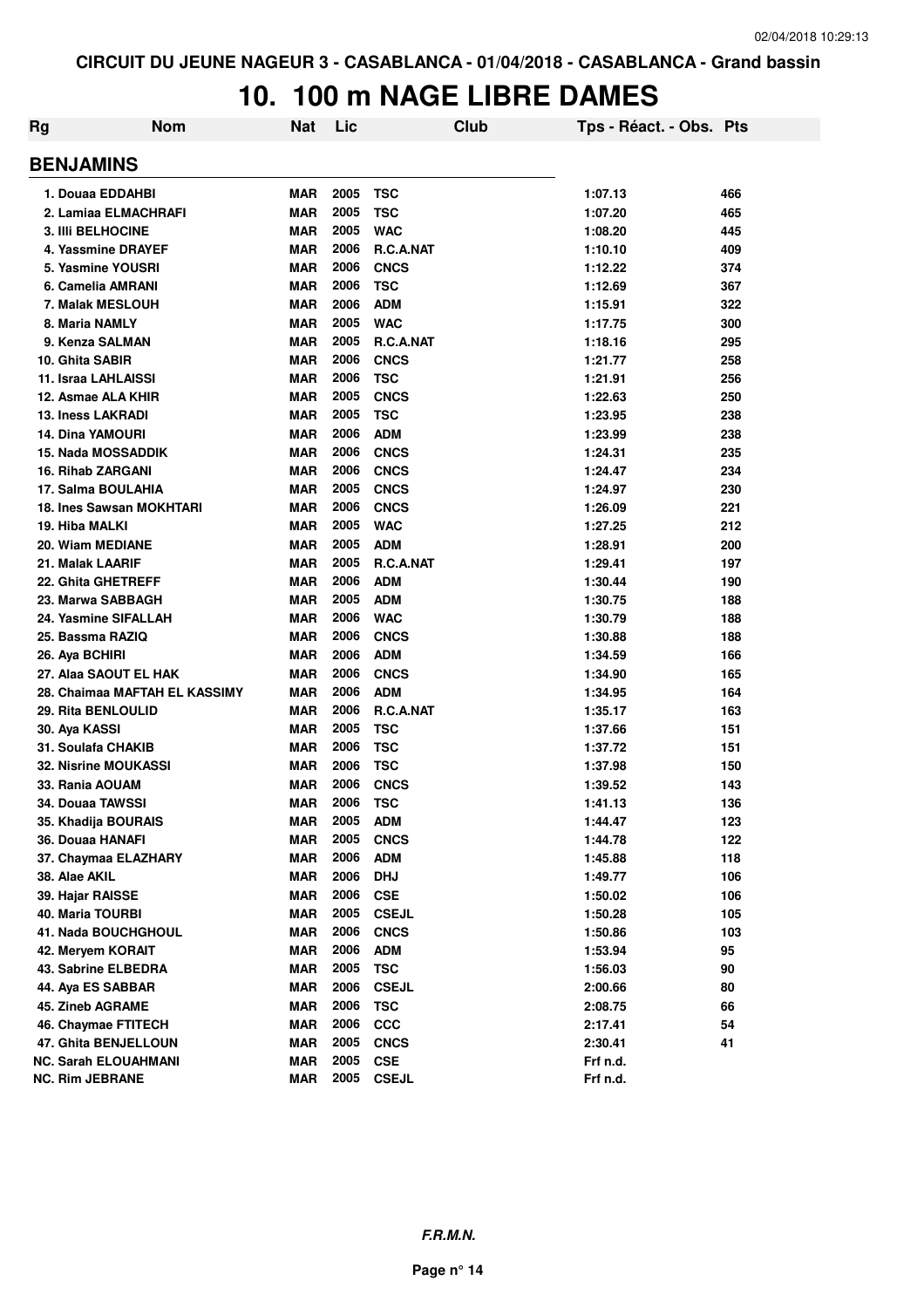## **11. 200 m NAGE LIBRE DAMES**

| Rg               | <b>Nom</b>                     | Nat        | Lic  | Club         | Tps - Réact. - Obs. Pts |     |
|------------------|--------------------------------|------------|------|--------------|-------------------------|-----|
| <b>POUSSINS</b>  |                                |            |      |              |                         |     |
|                  | 1. Marwa TOUHAMI               | <b>MAR</b> | 2007 | R.C.A.NAT    | 2:39.09                 | 358 |
| 2. Rim KARIMI    |                                | <b>MAR</b> | 2007 | <b>WAC</b>   | 2:40.71                 | 347 |
|                  | 3. Zainab IDRISSI              | <b>MAR</b> | 2007 | <b>CNCS</b>  | 2:46.03                 | 315 |
|                  | 4. Hajar LAHLAISSI             | <b>MAR</b> | 2007 | <b>TSC</b>   | 2:49.10                 | 298 |
| 5. Basma JALAL   |                                | <b>MAR</b> | 2008 | R.C.A.NAT    | 3:01.13                 | 242 |
|                  | 6. Meriem NACHAT               | <b>MAR</b> | 2008 | <b>WAC</b>   | 3:02.00                 | 239 |
|                  | 7. Lina BERRISSOUL             | <b>MAR</b> | 2007 | <b>WAC</b>   | 3:06.66                 | 221 |
| 8. Zineb DEFAA   |                                | <b>MAR</b> | 2008 | R.C.A.NAT    | 3:08.45                 | 215 |
| 9. Kamilia ATIF  |                                | <b>MAR</b> | 2007 | <b>TSC</b>   | 3:09.11                 | 213 |
| 10. Salma ZAID   |                                | <b>MAR</b> | 2007 | <b>CSE</b>   | 3:10.00                 | 210 |
| 11. Sofia MAKY   |                                | <b>MAR</b> | 2008 | <b>TSC</b>   | 3:12.84                 | 201 |
|                  | <b>12. Ghita BENHAMOU</b>      | <b>MAR</b> | 2008 | <b>CSE</b>   | 3:13.09                 | 200 |
|                  | <b>13. Malak BAROUDI</b>       | <b>MAR</b> | 2007 | R.C.A.NAT    | 3:22.78                 | 172 |
|                  | <b>14. Malak ROULLAMELLAH</b>  | <b>MAR</b> | 2008 | <b>CSE</b>   | 3:24.55                 | 168 |
|                  | <b>15. Yassmine BENGHEDIFA</b> | <b>MAR</b> | 2007 | <b>ADM</b>   | 3:28.29                 | 159 |
| 16. Aya LAALA    |                                | <b>MAR</b> | 2007 | <b>TSC</b>   | 3:34.50                 | 146 |
|                  | 17. Aya EL HODAIGUI            | <b>MAR</b> | 2007 | <b>TSC</b>   | 3:38.78                 | 137 |
| 18. Alae NOUINI  |                                | <b>MAR</b> | 2008 | <b>CSEJL</b> | 3:42.10                 | 131 |
| 19. Hiba HILALI  |                                | <b>MAR</b> | 2007 | <b>ADM</b>   | 3:42.91                 | 130 |
| 20. Lina BOUSLIM |                                | <b>MAR</b> | 2007 | <b>TSC</b>   | 3:43.34                 | 129 |
|                  | 21. Hiba MAKBOULI              | <b>MAR</b> | 2007 | <b>DHJ</b>   | 3:52.97                 | 114 |
|                  | 22. Marwa ELBASSITY            | <b>MAR</b> | 2007 | <b>TSC</b>   | 3:54.41                 | 111 |
| 23. Sara LAANAYA |                                | <b>MAR</b> | 2008 | <b>TSC</b>   | 3:54.69                 | 111 |
| 24. Malak TAHIRI |                                | <b>MAR</b> | 2008 | <b>TSC</b>   | 3:56.00                 | 109 |
|                  | <b>25. Hiba ABERCHANE</b>      | <b>MAR</b> | 2007 | <b>CSEJL</b> | 4:05.75                 | 97  |
|                  | 26. Khadija AITZOULET          | <b>MAR</b> | 2008 | <b>CSEJL</b> | 4:05.80                 | 97  |
|                  | 27. Marwa KOUNIA               | <b>MAR</b> | 2008 | <b>CSE</b>   | 4:19.09                 | 82  |
| 28. Ghita AFRIAD |                                | <b>MAR</b> | 2007 | <b>CSE</b>   | 4:22.39                 | 79  |
|                  | 29. Khadija MENBEH             | <b>MAR</b> | 2007 | <b>CNCS</b>  | 4:30.44                 | 72  |
| 30. Salma GRIMAL |                                | <b>MAR</b> | 2008 | <b>WAC</b>   | 4:46.66                 | 61  |
|                  | NC. Razane MAHRACH             | <b>MAR</b> | 2007 | <b>WAC</b>   | Frf n.d.                |     |

**F.R.M.N.**

**Page n° 15**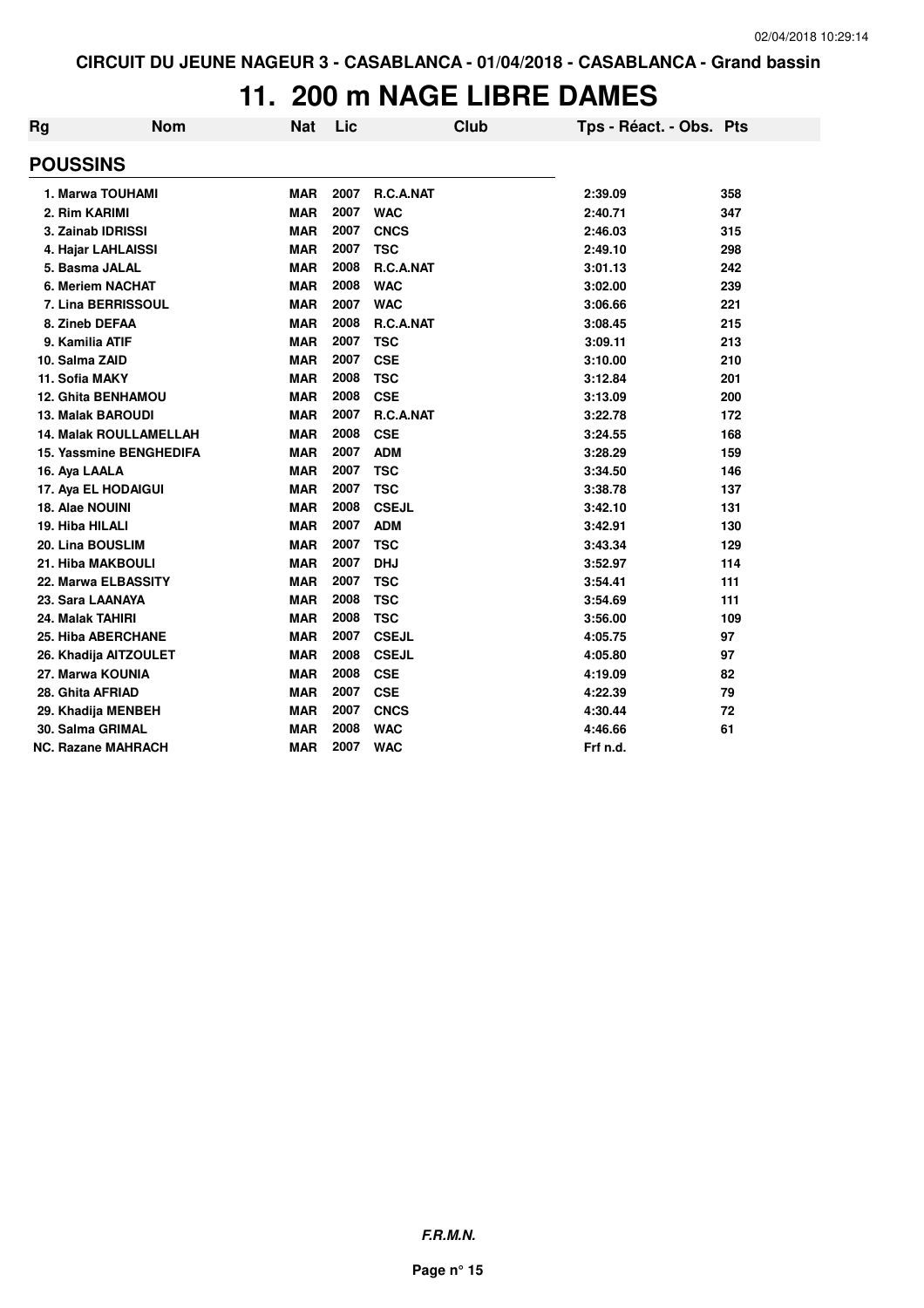# **12. 50 m NAGE LIBRE MESSIEURS**

| Rg                                                | <b>Nom</b>                      | <b>Nat</b>               | Lic          |                           | Club | Tps - Réact. - Obs. Pts |           |
|---------------------------------------------------|---------------------------------|--------------------------|--------------|---------------------------|------|-------------------------|-----------|
| <b>POUSSINS</b>                                   |                                 |                          |              |                           |      |                         |           |
| 1. Hamza KELLA                                    |                                 | <b>MAR</b>               | 2008         | <b>ADM</b>                |      | 33.63                   | 240       |
| 2. Mohamed MALKI                                  |                                 | <b>MAR</b>               | 2007         | <b>WAC</b>                |      | 34.31                   | 226       |
| 3. Mohamed Ayoub HAJOUANE                         |                                 | <b>MAR</b>               | 2008         | R.C.A.NAT                 |      | 35.08                   | 211       |
| 4. Ziad BOURAOUD                                  |                                 | <b>MAR</b>               | 2007         | R.C.A.NAT                 |      | 35.97                   | 196       |
| 5. Ilias BEN HAMOU                                |                                 | <b>MAR</b>               | 2007         | <b>CSE</b>                |      | 36.07                   | 194       |
| 6. Mohamed Amine ENNHAILI                         |                                 | <b>MAR</b>               | 2007         | <b>WAC</b>                |      | 36.19                   | 192       |
| 6. Ahmed Rayane NAMLY                             |                                 | MAR                      | 2007         | <b>WAC</b>                |      | 36.19                   | 192       |
| 8. Othman ZIANE                                   |                                 | MAR                      | 2007         | <b>CNCS</b>               |      | 36.22                   | 192       |
| 9. Yassine BOUCHTI                                |                                 | MAR                      | 2008         | <b>WAC</b>                |      | 36.34                   | 190       |
| 10. Ahmed Arrayane EDDARI                         |                                 | MAR                      | 2008         | R.C.A.NAT                 |      | 36.44                   | 189       |
| 11. Ghali Brahim SENTISSI                         |                                 | MAR                      | 2007         | <b>WAC</b>                |      | 37.38                   | 175       |
| 12. Abderrazak ZOUHAIR                            |                                 | MAR                      | 2007         | R.C.A.NAT                 |      | 37.63                   | 171       |
| 13. Yassir BAZZINE                                |                                 | <b>MAR</b>               | 2007         | <b>CNCS</b>               |      | 37.70                   | 170       |
|                                                   | 14. Hachem EL HACHIMI EL ALAOUI | MAR                      | 2007         | <b>WAC</b>                |      | 37.75                   | 170       |
| <b>15. Ahmed NIDAOUI</b>                          |                                 | <b>MAR</b>               | 2007         | <b>WAC</b>                |      | 38.09                   | 165       |
| 16. Yahya EL AZZAOUI                              |                                 | MAR                      | 2008         | <b>WAC</b>                |      | 38.45                   | 160       |
| 17. Rayane LAALJI                                 |                                 | <b>MAR</b>               | 2008         | <b>TSC</b>                |      | 38.53                   | 159       |
| 18. Mohamed Amine BCHIRI                          |                                 | MAR                      | 2008         | <b>ADM</b>                |      | 38.78                   | 156       |
| 19. Mohamed KELLA                                 |                                 | <b>MAR</b>               | 2007         | <b>ADM</b>                |      | 39.04                   | 153       |
| 20. Abderrahmane LABHAIRI                         |                                 | <b>MAR</b>               | 2008         | <b>CNCS</b>               |      | 39.20                   | 151       |
| 21. Omar BELAOUNI                                 |                                 | <b>MAR</b>               | 2007         | <b>WAC</b>                |      | 39.63                   | 146       |
| 22. Ilyas KARAM                                   |                                 | <b>MAR</b>               | 2007         | <b>CSEJL</b>              |      | 39.69                   | 146       |
| 23. Abdellah SAOUT EL HAK                         |                                 | <b>MAR</b>               | 2008         | <b>CNCS</b>               |      | 39.75                   | 145       |
| 24. Ismail LAGSSAIBI                              |                                 | <b>MAR</b>               | 2007         | R.C.A.NAT                 |      | 40.09                   | 141       |
| 25. Zakaria MAHASSINE                             |                                 | <b>MAR</b>               | 2008         | <b>ADM</b>                |      | 40.30                   | 139       |
| 25. Moslim SAGHIR                                 |                                 | <b>MAR</b>               | 2007         | <b>CNCS</b>               |      | 40.30                   | 139       |
| 27. Fahd NARBAD                                   |                                 | <b>MAR</b>               | 2007         | <b>CSE</b>                |      | 40.50                   | 137       |
| 28. Badr BICHARA                                  |                                 | <b>MAR</b>               | 2007         | R.C.A.NAT                 |      | 40.55                   | 137       |
| 29. Hamza KOHAILA                                 |                                 | <b>MAR</b>               | 2007         | <b>ADM</b>                |      | 40.58                   | 136       |
| 30. Abdassalam ELALLOUCHI                         |                                 | <b>MAR</b>               | 2008         | <b>WAC</b>                |      | 40.66                   | 136       |
| 31. Abdelmajid NAJAH                              |                                 | <b>MAR</b>               | 2007         | <b>CNCS</b>               |      | 40.69                   | 135       |
| 32. Rayane LARABI                                 |                                 | <b>MAR</b>               | 2007         | <b>CNCS</b>               |      | 40.73                   | 135       |
| 33. Diyaa LAFKIHI                                 |                                 | MAR                      | 2007         | <b>TSC</b>                |      | 40.84                   | 134       |
| 34. Elias BENMAAZOUZ                              |                                 | MAR                      | 2008         | <b>WAC</b>                |      | 41.22                   | 130       |
| 35. Rayane AKIL                                   |                                 | MAR                      | 2008         | <b>CSEJL</b>              |      | 41.32                   | 129       |
| 36. Abdallah OUADDI                               |                                 | <b>MAR</b>               | 2008         | <b>WAC</b>                |      | 41.58                   | 127       |
| 37. Riad ZOUBAIDI                                 |                                 | <b>MAR</b>               | 2008         | <b>ADM</b>                |      | 41.81                   | 125       |
| 38. Mohamed Taha BOUTAMA                          |                                 | <b>MAR</b>               | 2007<br>2008 | <b>CNCS</b>               |      | 42.28                   | 121       |
| 39. Abdelhamid EL MOUEFFEQ                        |                                 | <b>MAR</b>               |              | <b>DHJ</b>                |      | 42.31                   | 120       |
| <b>40. Othmane TAJEDDINE</b>                      |                                 | <b>MAR</b>               | 2007         | <b>CNCS</b>               |      | 42.36                   | 120       |
| 41. Abdelmouiz FADEL                              |                                 | <b>MAR</b>               | 2007<br>2007 | <b>CNCS</b>               |      | 42.38                   | 120       |
| 42. Mohamed Ali MAAZOUZ                           |                                 | <b>MAR</b>               | 2007         | <b>WAC</b><br><b>ADM</b>  |      | 42.59                   | 118       |
| 43. Rayane REGRAGUI                               |                                 | <b>MAR</b>               | 2007         |                           |      | 42.75                   | 117       |
| 44. Mohammed Sami ATTAR                           |                                 | <b>MAR</b>               | 2007         | <b>WAC</b>                |      | 43.16                   | 113       |
| 45. Adam FALIH                                    |                                 | <b>MAR</b><br><b>MAR</b> | 2008         | <b>CSEJL</b>              |      | 45.03<br>45.31          | 100<br>98 |
| 46. Adam DAALOUS<br>47. Taha DAHDOUD              |                                 | <b>MAR</b>               | 2007         | <b>CNCS</b><br><b>DHJ</b> |      | 45.66                   | 96        |
| 48. Badr RIFKI                                    |                                 | <b>MAR</b>               | 2008         | <b>CNCS</b>               |      | 46.23                   | 92        |
| 49. Mohamed Amine DALILI                          |                                 | <b>MAR</b>               | 2007         | R.C.A.NAT                 |      | 46.27                   | 92        |
| 50. Yasser EL ADAOUI                              |                                 | <b>MAR</b>               | 2008         | <b>ADM</b>                |      | 46.31                   | 92        |
| 51. Noureddine ELBADRE                            |                                 | <b>MAR</b>               | 2007         |                           |      | 46.84                   |           |
|                                                   |                                 | <b>MAR</b>               | 2007         | <b>CSE</b><br><b>WAC</b>  |      | 47.00                   | 88        |
| 52. Yahya ABBA<br>53. Mohamed Rayane GUEJAJ       |                                 |                          | 2007         |                           |      | 47.09                   | 88<br>87  |
|                                                   |                                 | MAR<br><b>MAR</b>        | 2008         | <b>CNCS</b><br><b>WAC</b> |      | 47.72                   |           |
| 54. Rayane NACIR<br>55. Noureddine DOUKKALI KACHI |                                 | <b>MAR</b>               | 2008         | <b>DHJ</b>                |      | 47.78                   | 84<br>83  |
| 56. Mohammed ENNOUINI                             |                                 |                          | 2007         | R.C.A.NAT                 |      | 48.19                   | 81        |
|                                                   |                                 | MAR                      |              |                           |      |                         |           |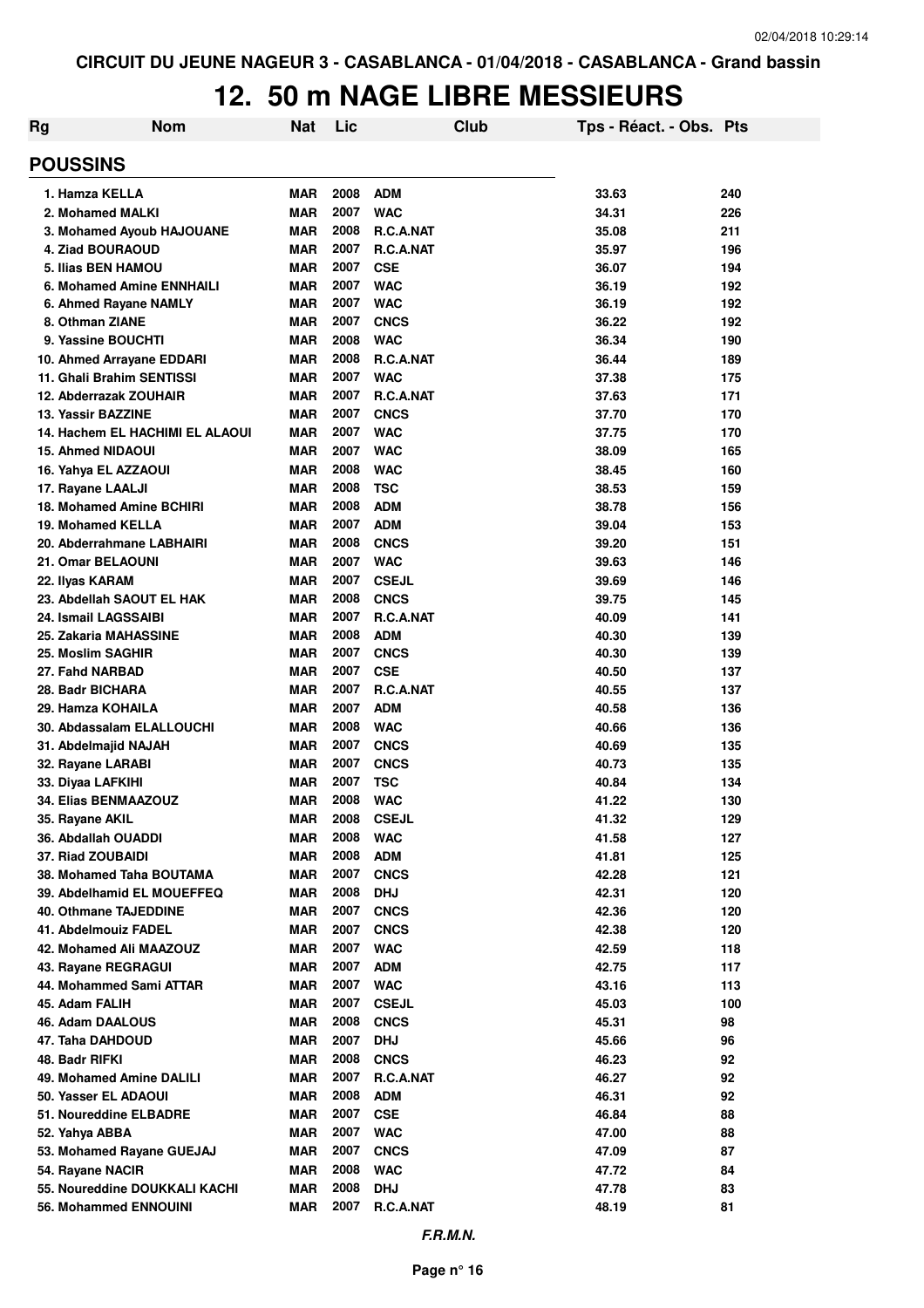# **12. 50 m NAGE LIBRE MESSIEURS**

| Rg              | <b>Nom</b>                                              | <b>Nat</b>               | Lic          | <b>Club</b>                | Tps - Réact. - Obs. Pts |          |
|-----------------|---------------------------------------------------------|--------------------------|--------------|----------------------------|-------------------------|----------|
| <b>POUSSINS</b> |                                                         |                          |              |                            |                         |          |
|                 | 57. Saad BAKIZ                                          | <b>MAR</b>               | 2008         | <b>CNCS</b>                | 48.36                   | 80       |
|                 | 58. Zakaria KASMI                                       | <b>MAR</b>               | 2008         | R.C.A.NAT                  | 48.81                   | 78       |
|                 | 59. Mohammed Iyad DAMI                                  | <b>MAR</b>               | 2008         | <b>CSEJL</b>               | 49.00                   | 77       |
|                 | 60. Oussama JMEL                                        | <b>MAR</b>               | 2007         | R.C.A.NAT                  | 49.17                   | 76       |
|                 | 61. Ilyass JMILI                                        | <b>MAR</b>               | 2008         | <b>CNCS</b>                | 50.00                   | 73       |
|                 | 62. Othmane EDDIBA                                      | <b>MAR</b>               | 2007         | <b>CNCS</b>                | 50.07                   | 72       |
|                 | 63. Ryad BOUFTASS                                       | <b>MAR</b>               | 2007         | <b>WAC</b>                 | 50.23                   | 72       |
|                 | 64. Zakaria IFASSIOUEN                                  | <b>MAR</b>               | 2008         | R.C.A.NAT                  | 50.74                   | 70       |
|                 | 65. Ali EDDIBA                                          | <b>MAR</b>               | 2007         | <b>CNCS</b>                | 52.09                   | 64       |
|                 | 66. Abderrahmane RAID                                   | <b>MAR</b>               | 2007         | <b>ADM</b>                 | 52.23                   | 64       |
|                 | 67. Ramy BAGASS TAGHAOUTI                               | <b>MAR</b>               | 2007         | <b>WAC</b>                 | 52.38                   | 63       |
|                 | 68. Omar KERBOUCH                                       | <b>MAR</b>               | 2007         | R.C.A.NAT                  | 52.72                   | 62       |
|                 | 69. Rayane BELAIDI                                      | <b>MAR</b>               | 2008         | <b>CSE</b>                 | 52.94                   | 61       |
|                 | 70. Anas AZIZI                                          | <b>MAR</b>               | 2008         | <b>TSC</b>                 | 53.28                   | 60       |
|                 | 71. Boubker KHARBOUCH                                   | <b>MAR</b>               | 2008         | <b>WAC</b>                 | 54.04                   | 57       |
|                 | 72. Salmane EL ADILI                                    | <b>MAR</b>               | 2007         | <b>CSEJL</b>               | 54.20                   | 57       |
|                 | 73. Abdeljabar HAYDADI                                  | <b>MAR</b>               | 2007         | <b>DHJ</b>                 | 55.42                   | 53       |
|                 | 74. Zakaria OUAKHIR                                     | <b>MAR</b>               | 2007         | <b>CNCS</b>                | 55.50                   | 53       |
|                 | 75. Taha NOURI                                          | <b>MAR</b>               | 2008         | <b>WAC</b>                 | 56.53                   | 50       |
|                 | 76. Omar BENLAANAYA                                     | <b>MAR</b>               | 2008         | R.C.A.NAT                  | 57.50                   | 48       |
|                 | 77. Mohammed ELKAOUTI                                   | <b>MAR</b>               | 2008         | <b>DHJ</b>                 | 57.84                   | 47       |
|                 | 77. Aniss FARAJI                                        | <b>MAR</b>               | 2007         | R.C.A.NAT                  | 57.84                   | 47       |
|                 | 79. Mohammed Taha TOURBI                                | <b>MAR</b>               | 2008         | <b>CSEJL</b>               | 58.51                   | 45       |
|                 | 80. Jad EL KHAYAT                                       | <b>MAR</b>               | 2007         | <b>CNCS</b>                | 1:00.00                 | 42       |
|                 |                                                         | <b>MAR</b>               | 2007         | <b>TSC</b>                 | 1:02.22                 | 37       |
|                 | 81. Haytham BENKARROUM                                  | <b>MAR</b>               | 2008         | <b>DHJ</b>                 |                         |          |
|                 | 82. Mehdi HARMACH                                       | <b>MAR</b>               | 2008         | <b>CNCS</b>                | 1:05.42<br>1:05.68      | 32<br>32 |
|                 | 83. Rayane NASSIB                                       | <b>MAR</b>               | 2008         | <b>DHJ</b>                 |                         |          |
|                 | 84. Yassir HARMACH                                      |                          | 2008         |                            | 1:06.09                 | 31       |
|                 | 85. Mohamed Amine MARHOUM                               | <b>MAR</b><br><b>MAR</b> | 2008         | <b>WAC</b><br><b>TSC</b>   | 1:09.56                 | 27       |
|                 | 86. Mohammed Amine GHALIB                               |                          |              |                            | 1:09.78                 | 26       |
|                 | 87. Mouhcine GUEDDARI                                   | <b>MAR</b>               | 2008<br>2007 | R.C.A.NAT                  | 1:14.22                 | 22       |
|                 | 88. Adam OUTAHAR                                        | <b>MAR</b>               |              | <b>CNCS</b>                | 1:17.22                 | 19       |
|                 | 89. Ilyass FARADI                                       | <b>MAR</b>               | 2008         | <b>CNCS</b>                | 1:21.63                 | 16       |
|                 | <b>NC. Yasser WADI</b>                                  | <b>MAR</b>               | 2008         | <b>CSE</b>                 | Frf n.d.                |          |
|                 | <b>NC. Sohaib ARSALANE</b><br><b>NC. Ilyas BOUAYADI</b> | <b>MAR</b><br><b>MAR</b> | 2007<br>2007 | <b>CSEJL</b><br><b>TSC</b> | Frf n.d.<br>Frf n.d.    |          |
|                 | <b>NC. Mehdi RASSY</b>                                  | <b>MAR</b>               | 2008         | <b>TSC</b>                 | Frf n.d.                |          |
|                 | <b>NC. Jihad ALTALLAA</b>                               | <b>MAR</b>               | 2008         | <b>TSC</b>                 | Frf n.d.                |          |
|                 | <b>NC. Rayane RACHDY</b>                                | MAR                      | 2007         | <b>WAC</b>                 | Frf n.d.                |          |
|                 | <b>NC. Mouad KAMAL</b>                                  | MAR                      | 2007         | <b>WAC</b>                 | Frf n.d.                |          |
|                 | <b>NC. Ahmed Adam AYAOU</b>                             | <b>MAR</b>               | 2007         | <b>WAC</b>                 | Frf n.d.                |          |
|                 | <b>NC. Taha MAAROUFI</b>                                | MAR                      | 2008         | <b>WAC</b>                 | Frf n.d.                |          |
|                 | <b>NC. El Habib BENADDI</b>                             | <b>MAR</b>               | 2008         | <b>WAC</b>                 | Frf n.d.                |          |
|                 | <b>NC. Mohamed Taha KHALDI</b>                          | <b>MAR</b>               | 2007         | R.C.A.NAT                  | Frf n.d.                |          |
|                 | <b>NC. Taha ELMOUAAOUY</b>                              | <b>MAR</b>               | 2007         | R.C.A.NAT                  | Frf n.d.                |          |
|                 | <b>NC. Ali EZZAKY</b>                                   | MAR                      | 2007         | <b>CNCS</b>                | Frf n.d.                |          |
|                 | <b>NC. Mohamed OUAHLA</b>                               | MAR                      | 2007         | <b>CNCS</b>                | Frf n.d.                |          |
|                 | NC. Mohamed Salah Eddine TRAIKIA                        | <b>MAR</b>               | 2007         | <b>CNCS</b>                | Frf n.d.                |          |
|                 | <b>NC. Omar KORAIT</b>                                  | <b>MAR</b>               | 2008         | <b>ADM</b>                 | Dsq FD                  | 0        |
|                 | NC. Abdelghafour ZOJAJI                                 | <b>MAR</b>               | 2007         | <b>CSEJL</b>               | Dsq FD                  | 0        |
|                 | <b>NC. Adam LOUCHI</b>                                  | <b>MAR</b>               | 2008         | <b>DHJ</b>                 | Dsq FD                  | 0        |
|                 | <b>NC. Hamza BELMOUADDINE</b>                           | <b>MAR</b>               | 2008         | R.C.A.NAT                  | Dsq FD                  | 0        |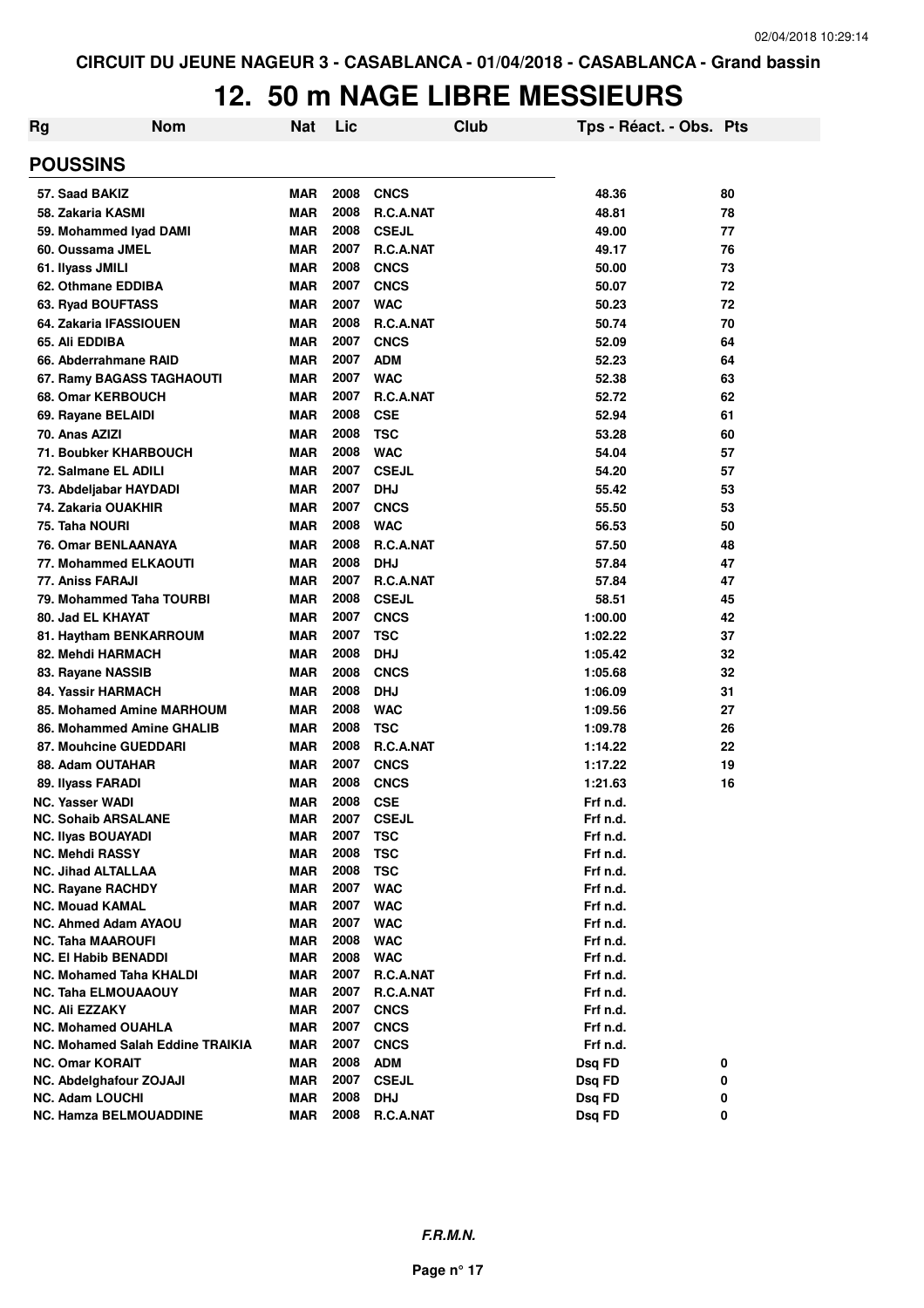# **13. 100 m BRASSE MESSIEURS**

| Rg | <b>Nom</b>                        | <b>Nat</b> | Lic  |              | Club | Tps - Réact. - Obs. Pts |     |
|----|-----------------------------------|------------|------|--------------|------|-------------------------|-----|
|    | <b>BENJAMINS</b>                  |            |      |              |      |                         |     |
|    | 1. Mohamed EL BOUZKRI             | <b>MAR</b> | 2005 | <b>CNCS</b>  |      | 1:38.34                 | 210 |
|    | 1. Idris Rayane MJIDI             | <b>MAR</b> | 2005 | <b>CNCS</b>  |      | 1:38.34                 | 210 |
|    | 3. Ali BOUSLIM                    | <b>MAR</b> | 2006 | <b>TSC</b>   |      | 1:41.03                 | 193 |
|    | 4. Othmane CHADIDE                | <b>MAR</b> | 2005 | <b>CSE</b>   |      | 1:44.72                 | 174 |
|    | 5. Mehdi KAMIL                    | <b>MAR</b> | 2006 | <b>WAC</b>   |      | 1:46.00                 | 167 |
|    | 6. Salah Eddine JAMOULI           | <b>MAR</b> | 2005 | <b>DHJ</b>   |      | 1:46.14                 | 167 |
|    | 7. Mohammed MEDIANE               | <b>MAR</b> | 2005 | <b>ADM</b>   |      | 1:46.63                 | 164 |
|    | <b>8. Amr BENATMANE</b>           | <b>MAR</b> | 2005 | <b>TSC</b>   |      | 1:46.69                 | 164 |
|    | 9. Zakaria ALACHBILI              | <b>MAR</b> | 2006 | <b>WAC</b>   |      | 1:47.07                 | 162 |
|    | 10. Achraf AKIL                   | <b>MAR</b> | 2006 | <b>CSEJL</b> |      | 1:48.19                 | 157 |
|    | <b>11. Youssef HABBANE</b>        | <b>MAR</b> | 2006 | <b>WAC</b>   |      | 1:48.94                 | 154 |
|    | 12. Abdelhakim CHAFFAA            | <b>MAR</b> | 2006 | <b>CSE</b>   |      | 1:50.44                 | 148 |
|    | 13. Saad SLIM                     | <b>MAR</b> | 2006 | R.C.A.NAT    |      | 1:51.44                 | 144 |
|    | 14. Abdarahman SERHIR             | <b>MAR</b> | 2006 | <b>CNCS</b>  |      | 1:52.27                 | 141 |
|    | 15. Mohamed EL BAKILI             | <b>MAR</b> | 2005 | <b>TSC</b>   |      | 1:52.75                 | 139 |
|    | <b>16. Taha MAFTAH EL KASSIMY</b> | <b>MAR</b> | 2005 | <b>ADM</b>   |      | 1:53.12                 | 138 |
|    | 17. Ilyas SIOUAGHI                | <b>MAR</b> | 2005 | <b>ADM</b>   |      | 1:53.28                 | 137 |
|    | <b>18. Achraf BOUJNANE</b>        | <b>MAR</b> | 2006 | <b>CSE</b>   |      | 1:53.89                 | 135 |
|    | 19. Ibrahim AIT ZOULET            | <b>MAR</b> | 2006 | <b>CSEJL</b> |      | 1:53.97                 | 134 |
|    | 20. Mohammed REGRAGUI             | <b>MAR</b> | 2005 | <b>CSEJL</b> |      | 1:57.28                 | 123 |
|    | 21. Rayane BAHI                   | <b>MAR</b> | 2006 | <b>TSC</b>   |      | 1:57.75                 | 122 |
|    | 22. Ismail AIT MOUMAD             | <b>MAR</b> | 2005 | <b>ADM</b>   |      | 1:57.91                 | 121 |
|    | 23. Mouhssine FALIH               | <b>MAR</b> | 2005 | <b>CSEJL</b> |      | 1:58.23                 | 120 |
|    | 24. Aymen FENNICH                 | <b>MAR</b> | 2006 | R.C.A.NAT    |      | 1:58.44                 | 120 |
|    | 25. Othmane TAHIRI                | <b>MAR</b> | 2005 | <b>TSC</b>   |      | 2:00.97                 | 112 |
|    | 26. Adam BENMAAZOUZ               | <b>MAR</b> | 2006 | <b>WAC</b>   |      | 2:01.53                 | 111 |
|    | 27. Walid ATYA                    | <b>MAR</b> | 2005 | <b>TSC</b>   |      | 2:01.58                 | 111 |
|    | 28. Mohamed Ghali KHADRAOUI       | <b>MAR</b> | 2006 | <b>CSE</b>   |      | 2:03.56                 | 105 |
|    | 29. Mohamed Amine MOKRINI         | <b>MAR</b> | 2006 | <b>TSC</b>   |      | 2:05.22                 | 101 |
|    | 30. Mohamed QUITAR                | <b>MAR</b> | 2005 | <b>ADM</b>   |      | 2:05.66                 | 100 |
|    | 31. Soufiane MENBEH               | <b>MAR</b> | 2006 | <b>CNCS</b>  |      | 2:06.56                 | 98  |
|    | 32. Ayman BOUAKIL EL IDRISSI      | <b>MAR</b> | 2005 | <b>CNCS</b>  |      | 2:07.36                 | 96  |
|    | 33. Nizar OUITASSANE              | <b>MAR</b> | 2006 | <b>CSE</b>   |      | 2:07.39                 | 96  |
|    | 34. Yasser REGRAGUI               | <b>MAR</b> | 2006 | <b>CSEJL</b> |      | 2:07.91                 | 95  |
|    | 35. Mohamed Ayoub ELKHOMS         | <b>MAR</b> | 2005 | <b>CNCS</b>  |      | 2:08.03                 | 95  |
|    | 36. Ahmed Amine BELABBES          | <b>MAR</b> | 2006 | <b>DHJ</b>   |      | 2:08.69                 | 93  |
|    | 37. Rayane HARIB                  | <b>MAR</b> | 2006 | R.C.A.NAT    |      | 2:09.94                 | 91  |
|    | 38. Loay SOUALHI                  | MAR        | 2005 | <b>ADM</b>   |      | 2:10.03                 | 90  |
|    | 39. Abdeljalil QUISTAS            | <b>MAR</b> | 2006 | <b>WAC</b>   |      | 2:10.06                 | 90  |
|    | <b>40. Ilias ABOUTAIB</b>         | <b>MAR</b> | 2005 | <b>WAC</b>   |      | 2:11.94                 | 86  |
|    | 41. Mohamed Amine SAADOUD         | <b>MAR</b> | 2006 | <b>CSE</b>   |      | 2:12.75                 | 85  |
|    | 42. Yahya ELKHATIBI               | <b>MAR</b> | 2006 | <b>DHJ</b>   |      | 2:17.50                 | 76  |
|    | 43. Adam TIMOUYASSE               | <b>MAR</b> | 2006 | <b>DHJ</b>   |      | 2:17.60                 | 76  |
|    | 44. Adnane MSALEK                 | <b>MAR</b> | 2006 | <b>CSE</b>   |      | 2:18.53                 | 75  |
|    | 45. Omar EZZOUBI                  | <b>MAR</b> | 2006 | <b>CNCS</b>  |      | 2:19.31                 | 73  |
|    | 46. Zakaria FRANE                 | <b>MAR</b> | 2006 | <b>CNCS</b>  |      | 2:20.75                 | 71  |
|    | 47. Haitam KHIALI                 | <b>MAR</b> | 2006 | <b>CNCS</b>  |      | 2:25.45                 | 64  |
|    | 48. Mohamed Adam DOUKKALI KACHI   | <b>MAR</b> | 2006 | <b>DHJ</b>   |      | 2:34.04                 | 54  |
|    | <b>NC. Mohamed Anas ARHZANE</b>   | <b>MAR</b> | 2005 | <b>DHJ</b>   |      | Frf exc.                |     |
|    | NC. Yahya ABBADI                  | MAR        | 2006 | <b>CCC</b>   |      | Frf n.d.                |     |
|    | NC. Mohammed Rayane EL ADILI      | MAR        | 2005 | <b>CSEJL</b> |      | Frf n.d.                |     |
|    | <b>NC. Yahya AFIF</b>             | MAR        | 2006 | <b>TSC</b>   |      | Frf n.d.                |     |
|    | <b>NC. Firass BELHOUJI</b>        | <b>MAR</b> | 2005 | <b>TSC</b>   |      | Frf n.d.                |     |
|    | <b>NC. Youssef ALQADI</b>         | <b>MAR</b> | 2005 | <b>CNCS</b>  |      | Frf n.d.                |     |
|    | <b>NC. Yahya OUTAHAR</b>          | <b>MAR</b> | 2006 | <b>CNCS</b>  |      | Frf n.d.                |     |
|    | <b>NC. Adam ENNAAMANI</b>         | <b>MAR</b> | 2006 | <b>CSE</b>   |      | Dsq NI                  | 0   |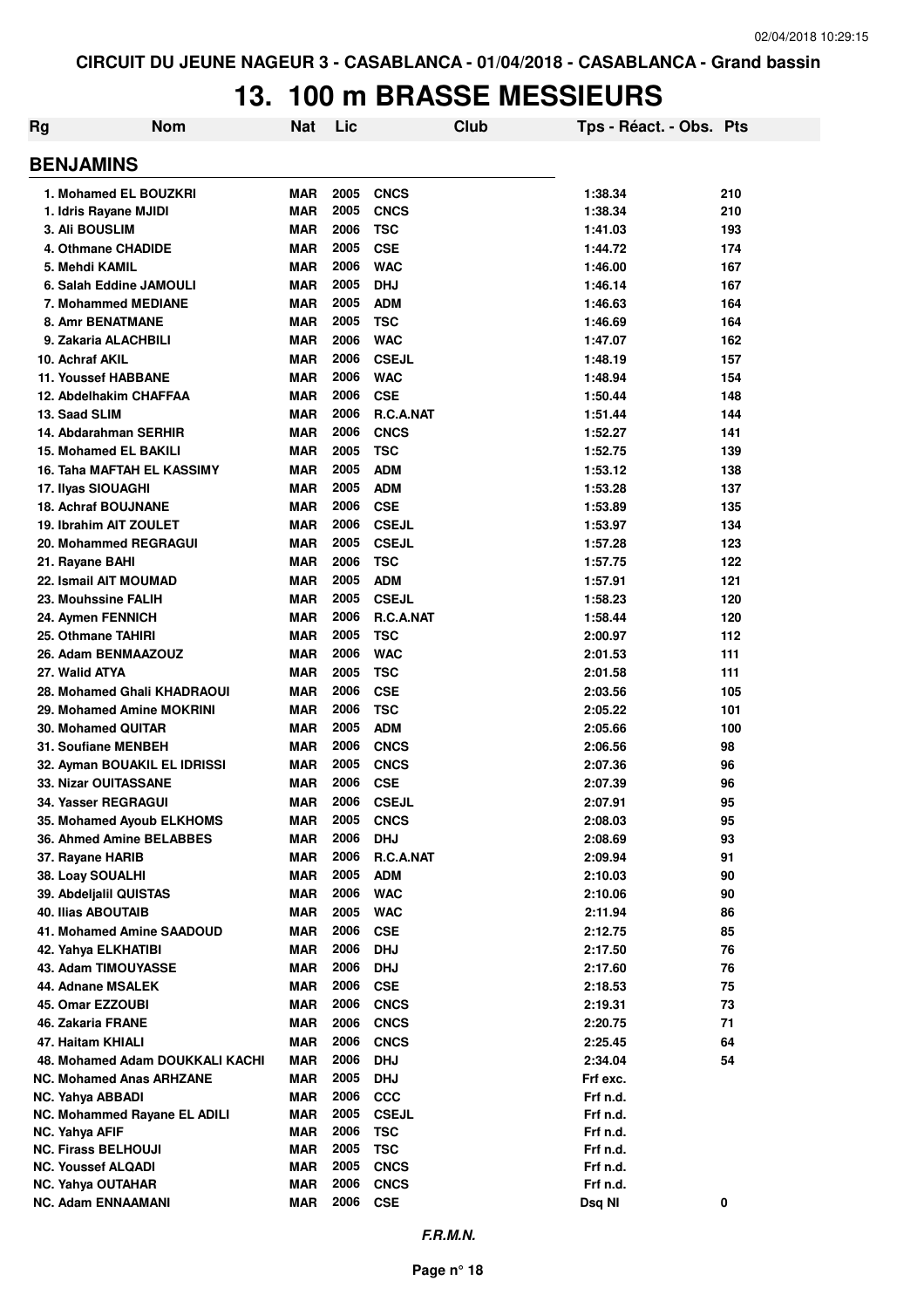# **13. 100 m BRASSE MESSIEURS**

| Ra                          | <b>Nom</b> | <b>Nat</b> | Lic      |             | Club | Tps - Réact. - Obs. Pts |   |
|-----------------------------|------------|------------|----------|-------------|------|-------------------------|---|
| <b>BENJAMINS</b>            |            |            |          |             |      |                         |   |
| <b>NC. Ilias OUBIH</b>      |            | MAR        | 2006 CSE |             |      | Dsg NI                  | 0 |
| <b>NC. Mohamed OUBENAMI</b> |            | <b>MAR</b> | 2006     | <b>TSC</b>  |      | Dsg NI                  | 0 |
| <b>NC. Ziad HOUARI</b>      |            | <b>MAR</b> | 2005     | <b>TSC</b>  |      | Dsg NI                  | 0 |
| <b>NC. Yacine MINSAF</b>    |            | <b>MAR</b> | 2006     | <b>CNCS</b> |      | Dsg NI                  | 0 |
| <b>NC. Soufiane OUKACHA</b> |            | <b>MAR</b> | 2005     | <b>CNCS</b> |      | Dsg NI                  | 0 |
| <b>NC. Fahd IBBA</b>        |            | MAR        | 2006     | <b>CNCS</b> |      | Dsg NI                  | 0 |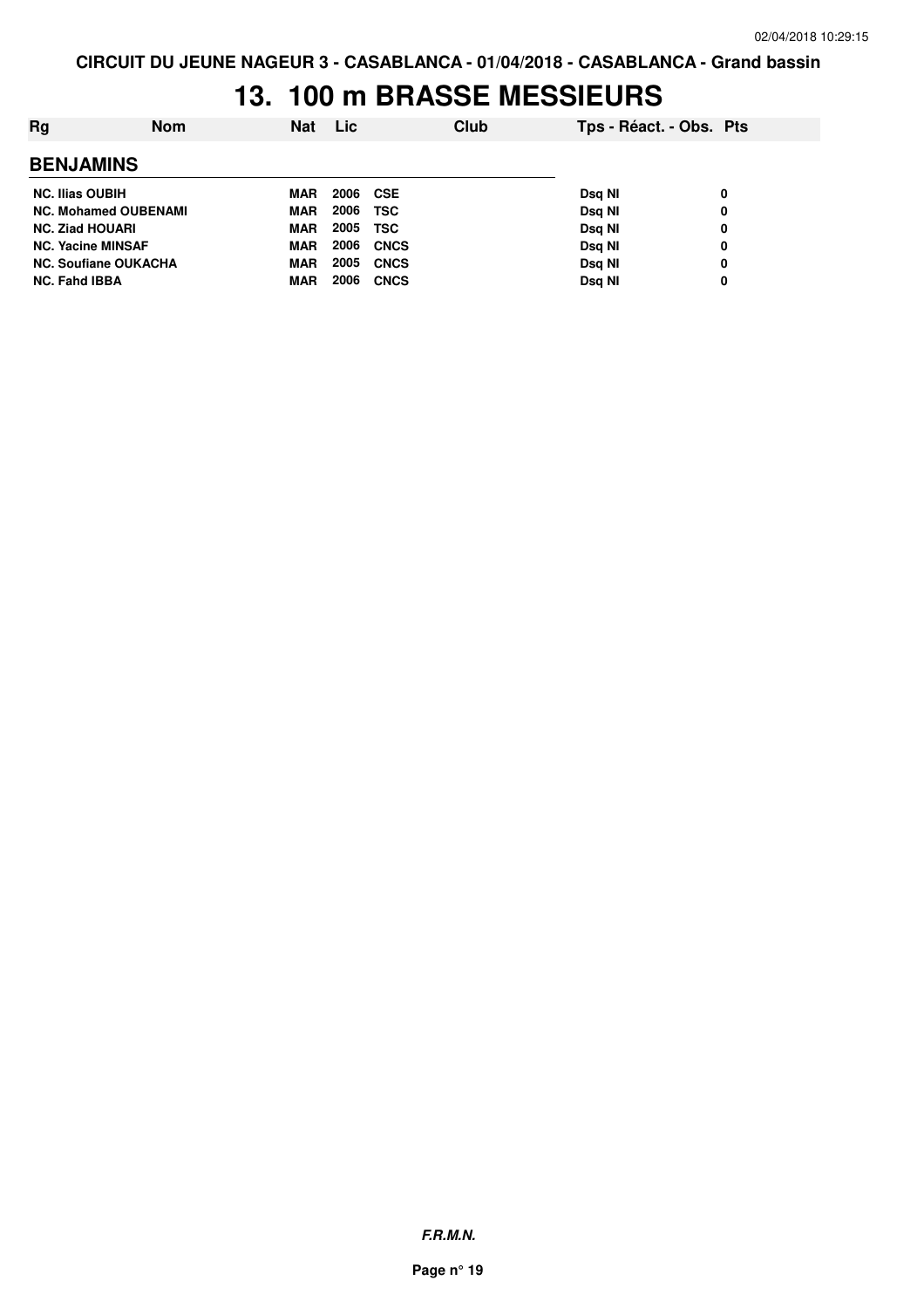### **14. 50 m BRASSE DAMES**

| Rg                                    | <b>Nom</b>                     | Nat                      | Lic          |                          | Club | Tps - Réact. - Obs. Pts |            |
|---------------------------------------|--------------------------------|--------------------------|--------------|--------------------------|------|-------------------------|------------|
| <b>POUSSINS</b>                       |                                |                          |              |                          |      |                         |            |
| 1. Meriem NACHAT                      |                                | <b>MAR</b>               | 2008         | <b>WAC</b>               |      | 46.02                   | 272        |
|                                       | 2. Salma EL YOUSFI             | <b>MAR</b>               | 2007         | R.C.A.NAT                |      | 46.88                   | 257        |
| 3. Salma AZIZI                        |                                | <b>MAR</b>               | 2007         | <b>TSC</b>               |      | 47.38                   | 249        |
|                                       | 4. Kawtar MIRHLAMI             | <b>MAR</b>               | 2007         | <b>DHJ</b>               |      | 47.48                   | 248        |
|                                       | 5. Lina BERRISSOUL             | <b>MAR</b>               | 2007         | <b>WAC</b>               |      | 47.56                   | 247        |
| 6. Rim KARIMI                         |                                | <b>MAR</b>               | 2007         | <b>WAC</b>               |      | 47.66                   | 245        |
| 7. Inas MJIDI                         |                                | <b>MAR</b>               | 2007         | <b>CNCS</b>              |      | 48.13                   | 238        |
| 8. Zineb DEFAA                        |                                | <b>MAR</b>               | 2008         | R.C.A.NAT                |      | 49.19                   | 223        |
| 9. Basma JALAL                        |                                | <b>MAR</b>               | 2008         | R.C.A.NAT                |      | 50.33                   | 208        |
| 10. Oumnia RIDA                       |                                | <b>MAR</b>               | 2008         | <b>CNCS</b>              |      | 50.81                   | 202        |
| 11. Alaa AMIRI                        |                                | <b>MAR</b>               | 2008         | <b>CNCS</b>              |      | 51.16                   | 198        |
| 12. Zainab IDRISSI                    |                                | <b>MAR</b>               | 2007         | <b>CNCS</b>              |      | 52.98                   | 178        |
| 13. Wissal LOUZI                      |                                | <b>MAR</b>               | 2007         | R.C.A.NAT                |      | 53.75                   | 171        |
|                                       | <b>14. Yassmine BENGHEDIFA</b> | <b>MAR</b>               | 2007         | <b>ADM</b>               |      | 54.72                   | 162        |
| 15. Salma ZAID                        |                                | <b>MAR</b>               | 2007         | <b>CSE</b>               |      | 55.45                   | 155        |
| <b>16. Malak BAROUDI</b>              |                                | <b>MAR</b>               | 2007         | R.C.A.NAT                |      | 55.50                   | 155        |
| 17. Abir RADELLAH                     |                                | <b>MAR</b>               | 2007<br>2008 | <b>CNCS</b>              |      | 55.77                   | 153        |
|                                       | <b>18. Malak ROULLAMELLAH</b>  | <b>MAR</b>               | 2007         | <b>CSE</b>               |      | 56.03                   | 151        |
| 19. Imane EDDADSY<br>20. Zineb LAZRAK |                                | <b>MAR</b><br><b>MAR</b> | 2007         | R.C.A.NAT<br><b>CNCS</b> |      | 56.60<br>56.69          | 146        |
| 21. Alae NOUINI                       |                                | <b>MAR</b>               | 2008         | <b>CSEJL</b>             |      | 57.13                   | 145<br>142 |
| 22. Ryhab CHIKER                      |                                | <b>MAR</b>               | 2007         | <b>ADM</b>               |      | 57.19                   | 142        |
| 23. Asmaa MASSORI                     |                                | <b>MAR</b>               | 2008         | <b>CNCS</b>              |      | 57.53                   | 139        |
| 24. Rim LABYAD                        |                                | <b>MAR</b>               | 2008         | <b>CSE</b>               |      | 58.50                   | 132        |
| <b>25. Ghita BENHAMOU</b>             |                                | <b>MAR</b>               | 2008         | <b>CSE</b>               |      | 58.70                   | 131        |
| 26. Sofia MAKY                        |                                | <b>MAR</b>               | 2008         | <b>TSC</b>               |      | 59.13                   | 128        |
| 27. Kenza GHAZI                       |                                | <b>MAR</b>               | 2007         | <b>ADM</b>               |      | 1:00.00                 | 123        |
| 28. Aya EL HODAIGUI                   |                                | <b>MAR</b>               | 2007         | <b>TSC</b>               |      | 1:01.09                 | 116        |
| 29. Lina BOUSLIM                      |                                | <b>MAR</b>               | 2007         | <b>TSC</b>               |      | 1:01.13                 | 116        |
| 30. Nada SABBAGH                      |                                | <b>MAR</b>               | 2008         | <b>ADM</b>               |      | 1:01.25                 | 115        |
| <b>31. Hiba ABERCHANE</b>             |                                | <b>MAR</b>               | 2007         | <b>CSEJL</b>             |      | 1:01.47                 | 114        |
| 32. Amal BAHAFID                      |                                | <b>MAR</b>               | 2008         | <b>CNCS</b>              |      | 1:01.63                 | 113        |
| <b>33. Assia TAWSSI</b>               |                                | <b>MAR</b>               | 2007         | <b>TSC</b>               |      | 1:02.51                 | 108        |
| 34. Nossaiba SAMADI                   |                                | <b>MAR</b>               | 2007         | <b>CNCS</b>              |      | 1:02.94                 | 106        |
| 35. Aya LAALA                         |                                | <b>MAR</b>               | 2007         | <b>TSC</b>               |      | 1:03.27                 | 104        |
| 36. Malak BARAKAT                     |                                | <b>MAR</b>               | 2008         | <b>ADM</b>               |      | 1:04.06                 | 101        |
| 37. Sara LAANAYA                      |                                | <b>MAR</b>               | 2008         | <b>TSC</b>               |      | 1:05.03                 | 96         |
| 37. Malak TAHIRI                      |                                | <b>MAR</b>               | 2008         | <b>TSC</b>               |      | 1:05.03                 | 96         |
|                                       | 39. Hiba SAID EL MASSAOUDI     | <b>MAR</b>               | 2008         | <b>CSE</b>               |      | 1:05.38                 | 95         |
| 40. Riham OUSSI                       |                                | <b>MAR</b>               | 2008         | <b>WAC</b>               |      | 1:05.39                 | 95         |
|                                       | 41. Kiyenne DEALMEIDA          | <b>MAR</b>               | 2007         | <b>WAC</b>               |      | 1:05.88                 | 92         |
| 42. Chaimaa ALQADI                    |                                | <b>MAR</b>               | 2007         | <b>CNCS</b>              |      | 1:06.56                 | 90         |
|                                       | 43. Ghita MEDAGHRI ALAOUI      | <b>MAR</b>               | 2008         | <b>CNCS</b>              |      | 1:06.58                 | 90         |
|                                       | 44. Marwa ELBASSITY            | <b>MAR</b>               | 2007         | <b>TSC</b>               |      | 1:07.22                 | 87         |
|                                       | <b>45. Dounia EL MOUNTABIH</b> | <b>MAR</b>               | 2008         | <b>WAC</b>               |      | 1:07.38                 | 86         |
| 46. Ines NAJAH                        |                                | <b>MAR</b>               | 2008         | R.C.A.NAT                |      | 1:07.80                 | 85         |
| 47. Ghita AFRIAD                      |                                | <b>MAR</b>               | 2007         | <b>CSE</b>               |      | 1:09.55                 | 78         |
|                                       | 48. Soraya EL GHOURARI         | <b>MAR</b>               | 2008         | <b>CNCS</b>              |      | 1:09.75                 | 78         |
| 49. Khadija BADAINE                   |                                | <b>MAR</b>               | 2007         | <b>ADM</b>               |      | 1:10.38                 | 76         |
|                                       | 50. Khadija AITZOULET          | <b>MAR</b>               | 2008         | <b>CSEJL</b>             |      | 1:12.13                 | 70         |
| 51. Salma GRIMAL                      |                                | <b>MAR</b>               | 2008         | <b>WAC</b>               |      | 1:12.29                 | 70         |
| 52. Khadija MENBEH                    |                                | <b>MAR</b>               | 2007         | <b>CNCS</b>              |      | 1:15.16                 | 62         |
| 53. Leila CHEDDADI                    |                                | <b>MAR</b>               | 2008         | <b>CNCS</b>              |      | 1:16.19                 | 60         |
| 54. Yasmine RAZIQ                     |                                | <b>MAR</b>               | 2007         | <b>CNCS</b>              |      | 1:17.66                 | 56         |
| 55. Amira ARRAMI                      |                                | <b>MAR</b>               | 2007         | R.C.A.NAT                |      | 1:19.00                 | 53         |
| 56. Marwa DBALI                       |                                | <b>MAR</b>               | 2007         | <b>ADM</b>               |      | 1:26.06                 | 41         |